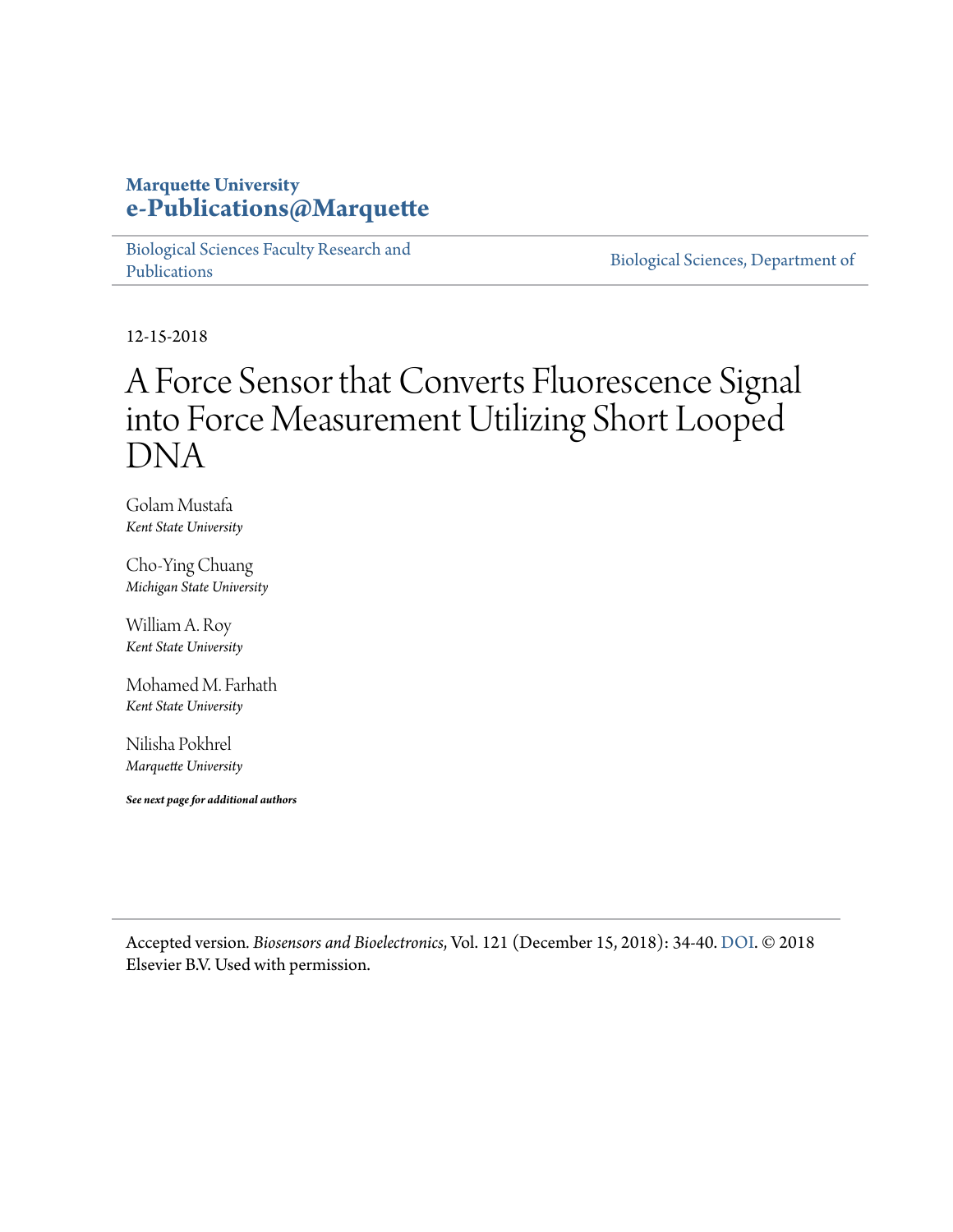#### **Authors**

Golam Mustafa, Cho-Ying Chuang, William A. Roy, Mohamed M. Farhath, Nilisha Pokhrel, Yue Ma, Kazuo Nagawawa, Edwin Antony, Matthew J. Comstock, Soumitra Basu, and Hamza Balci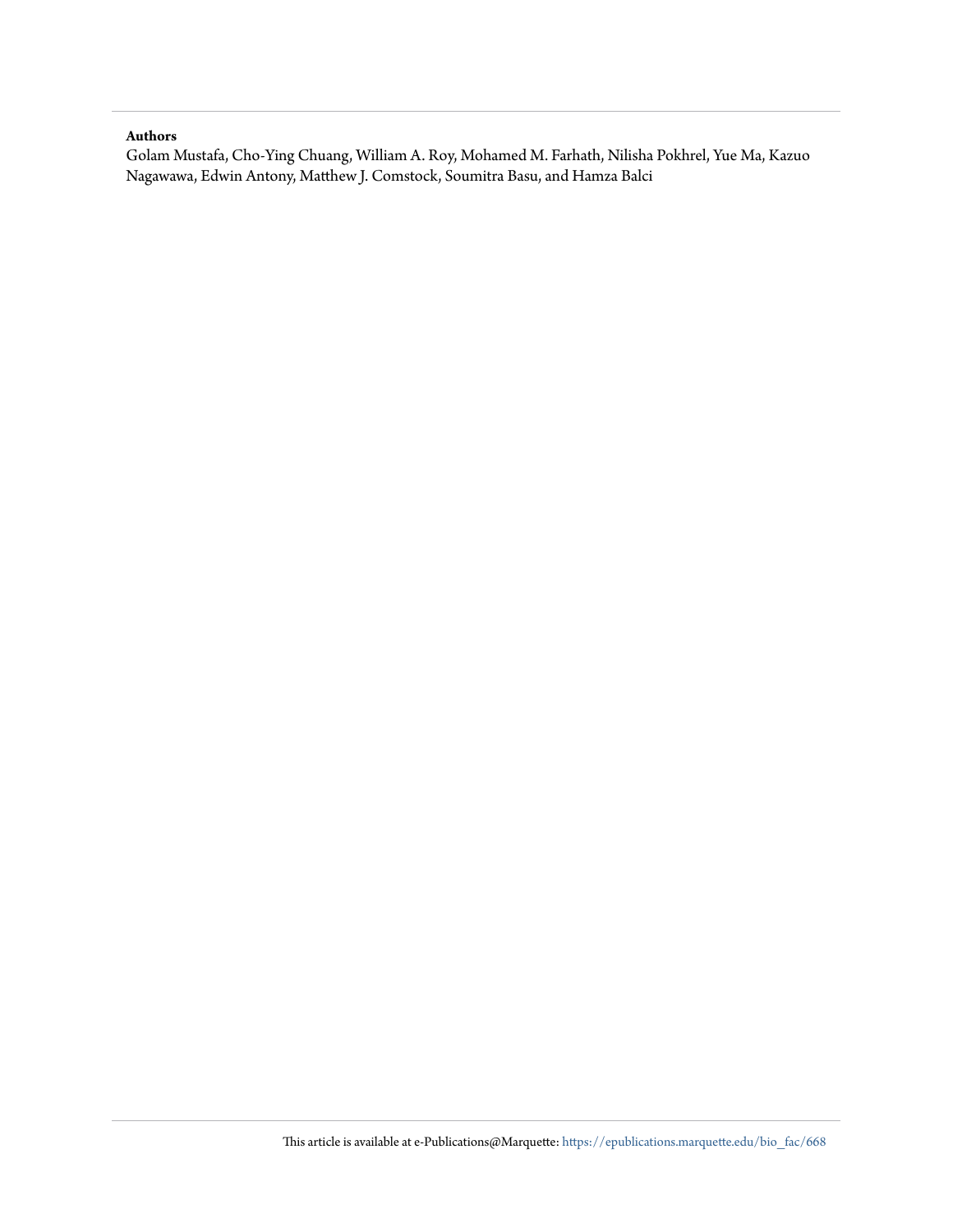**Marquette University**

Japan

# **e-Publications@Marquette**

## *Biology Faculty Research and Publications/College of Arts and Science*

*This paper is NOT THE PUBLISHED VERSION;* **but the author's final, peer-reviewed manuscript.**  The published version may be accessed by following the link in the citation below.

*Biosensors and Bioelectronics*, Vol. 121 (2018): 34-40[. DOI.](https://doi.org/10.1016/j.bios.2018.08.073) This article is © Elseiver and permission has been granted for this version to appear in [e-Publications@Marquette.](http://epublications.marquette.edu/) Elsevier does not grant permission for this article to be further copied/distributed or hosted elsewhere without the express permission from Elsevier.

# A force sensor that converts fluorescence signal into force measurement utilizing short looped DNA

Golam Mustafa Department of Physics, Kent State University, Kent, OH Cho-Ying Chuang Department of Physics, Michigan State University, East Lansing, MI William A. Roy Department of Physics, Kent State University, Kent, OH Mohamed M. Farhath Department of Chemistry and Biochemistry, Kent State University, Kent, OH Nilisha Pokhrel Department of Biological Sciences, Marquette University, Milwaukee, WI Yue Ma Department of Biotechnology and Life Science, Tokyo University of Agriculture and Technology, Tokyo,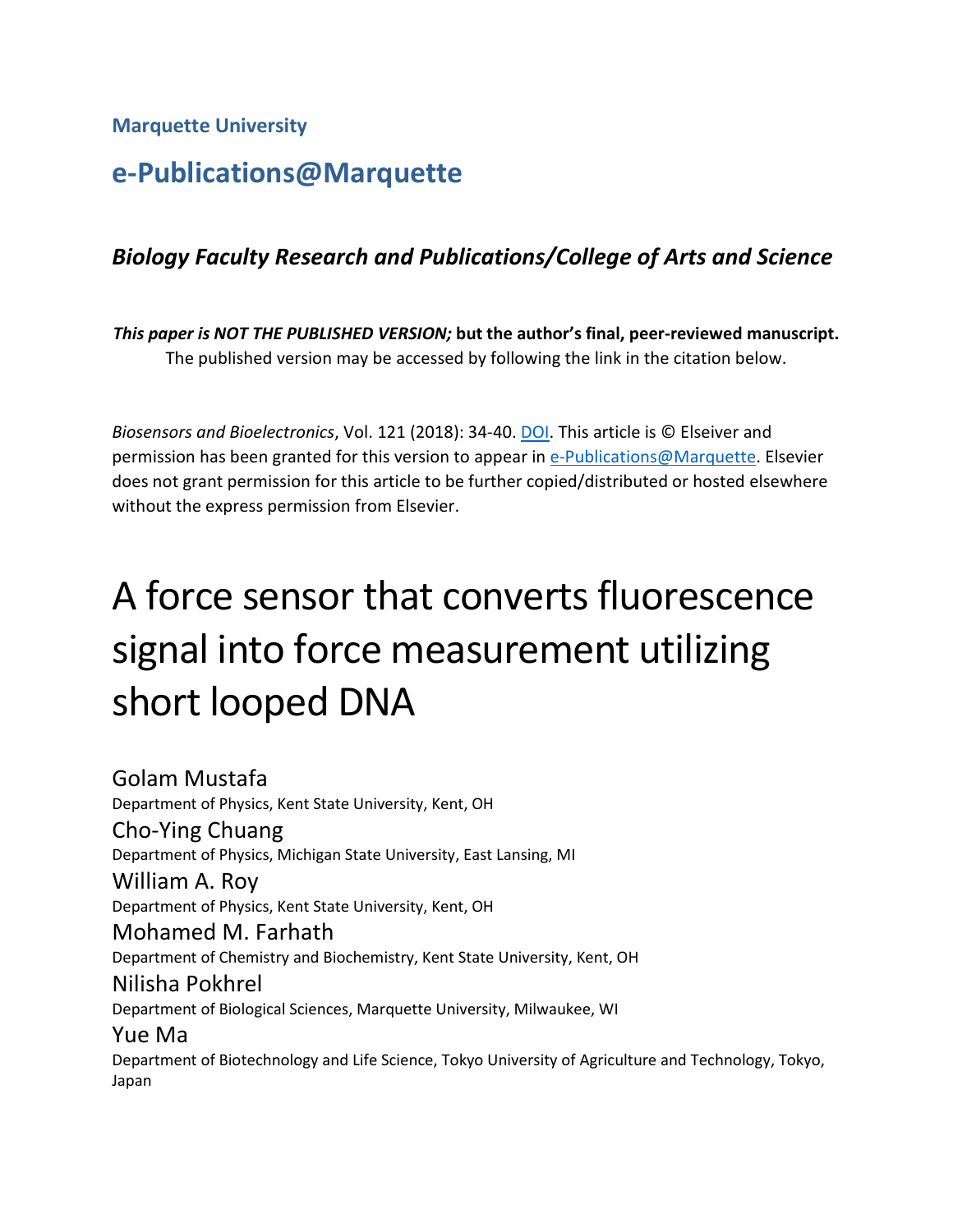#### Kazuo Nagasawa

Department of Biotechnology and Life Science, Tokyo University of Agriculture and Technology, Tokyo, Japan

Edwin Antony Department of Biological Sciences, Marquette University, Milwaukee, WI Matthew J. Comstock Department of Physics, Michigan State University, East Lansing, MI Soumitra Basu Department of Chemistry and Biochemistry, Kent State University, Kent, OH Hamza Balci Department of Physics, Kent State University, Kent, OH

# Abstract

A force sensor concept is presented where [fluorescence](https://www.sciencedirect.com/topics/biochemistry-genetics-and-molecular-biology/fluorescence) signal is converted into force information via single-molecule Förster resonance [energy transfer](https://www.sciencedirect.com/topics/biochemistry-genetics-and-molecular-biology/energy-transfer) (smFRET). The basic design of the sensor is a  $\sim$ 100 base pair (bp) long [double stranded DNA\(](https://www.sciencedirect.com/topics/chemistry/double-stranded-dna)dsDNA) that is restricted to a looped conformation by a nucleic acid secondary structure (NAS) that bridges its ends. The looped dsDNA generates a tension across the NAS and unfolds it when the tension is high enough. The FRET efficiency between donor and [acceptor](https://www.sciencedirect.com/topics/engineering/acceptor) (D&A) [fluorophores](https://www.sciencedirect.com/topics/engineering/fluorophores) placed across the NAS reports on its folding state. Three dsDNA constructs with different lengths were bridged by a **[DNA hairpin](https://www.sciencedirect.com/topics/biochemistry-genetics-and-molecular-biology/dna-hairpin)** and KCI was titrated to change the [applied force.](https://www.sciencedirect.com/topics/engineering/applied-force) After these proof-of-principle measurements, one of the dsDNA constructs was used to maintain the G-quadruplex (GQ) construct formed by [thrombinb](https://www.sciencedirect.com/topics/biochemistry-genetics-and-molecular-biology/thrombin)inding [aptamer](https://www.sciencedirect.com/topics/biochemistry-genetics-and-molecular-biology/aptamer) (TBA) under tension while it interacted with a destabilizing protein and stabilizing [small molecule.](https://www.sciencedirect.com/topics/biochemistry-genetics-and-molecular-biology/small-molecule) The force required to unfold TBA-GQ was independently investigated with high-resolution optical [tweezers](https://www.sciencedirect.com/topics/biochemistry-genetics-and-molecular-biology/optical-tweezers) (OT) measurements that established the relevant force to be a few pN, which is consistent with the force generated by the looped dsDNA. The proposed method is particularly promising as it enables studying NAS, protein, and small molecule interactions using a highly-parallel FRET-based assay while the NAS is kept under an approximately constant force.

# Keywords

Single molecule FRET; Force sensor; G-quadruplex; Optical tweezers; Looped dsDNA; Small molecule

# 1. Introduction

The polymer properties of long (length >> persistence length,  $I_p$ ) [double stranded DNA](https://www.sciencedirect.com/topics/chemistry/double-stranded-dna) (dsDNA) have been well described by the worm-like chain (WLC) model [\(Fixman and Kovac, 1973,](https://www.sciencedirect.com/science/article/pii/S0956566318306821?via%3Dihub#bib8) [Kovac and Crabb,](https://www.sciencedirect.com/science/article/pii/S0956566318306821?via%3Dihub#bib15)  [1982\)](https://www.sciencedirect.com/science/article/pii/S0956566318306821?via%3Dihub#bib15), and *lp* ≈ 50 nm ≈ 150 base-pair (bp) in physiologically germane salt concentrations [\(Baumann et](https://www.sciencedirect.com/science/article/pii/S0956566318306821?via%3Dihub#bib2)  [al., 1997,](https://www.sciencedirect.com/science/article/pii/S0956566318306821?via%3Dihub#bib2) [Bustamante et al., 1994](https://www.sciencedirect.com/science/article/pii/S0956566318306821?via%3Dihub#bib4)). A short (length ≤ *lp*) dsDNA molecule is not expected to demonstrate significant bending due to [thermal fluctuations.](https://www.sciencedirect.com/topics/engineering/thermal-fluctuation) Nevertheless, bending of short dsDNA is frequently observed in physiological settings including wrapping of 146 bp dsDNA around ~10 nm size [histones](https://www.sciencedirect.com/topics/biochemistry-genetics-and-molecular-biology/histone) [\(Richmond and Davey, 2003\)](https://www.sciencedirect.com/science/article/pii/S0956566318306821?via%3Dihub#bib26) and packing of [viral genome](https://www.sciencedirect.com/topics/biochemistry-genetics-and-molecular-biology/virus-genome), ~10 µm in length, into a viral [capsid](https://www.sciencedirect.com/topics/biochemistry-genetics-and-molecular-biology/capsid) of ~50 nm radius [\(Chemla et al., 2005](https://www.sciencedirect.com/science/article/pii/S0956566318306821?via%3Dihub#bib5), [Chemla and Smith, 2012\)](https://www.sciencedirect.com/science/article/pii/S0956566318306821?via%3Dihub#bib6). Transcription factors can [bend](https://www.sciencedirect.com/topics/engineering/bends) dsDNA and [form loops](https://www.sciencedirect.com/topics/engineering/loop-form) to bring different sites to [close proximity](https://www.sciencedirect.com/topics/engineering/close-proximity) as a way to regulate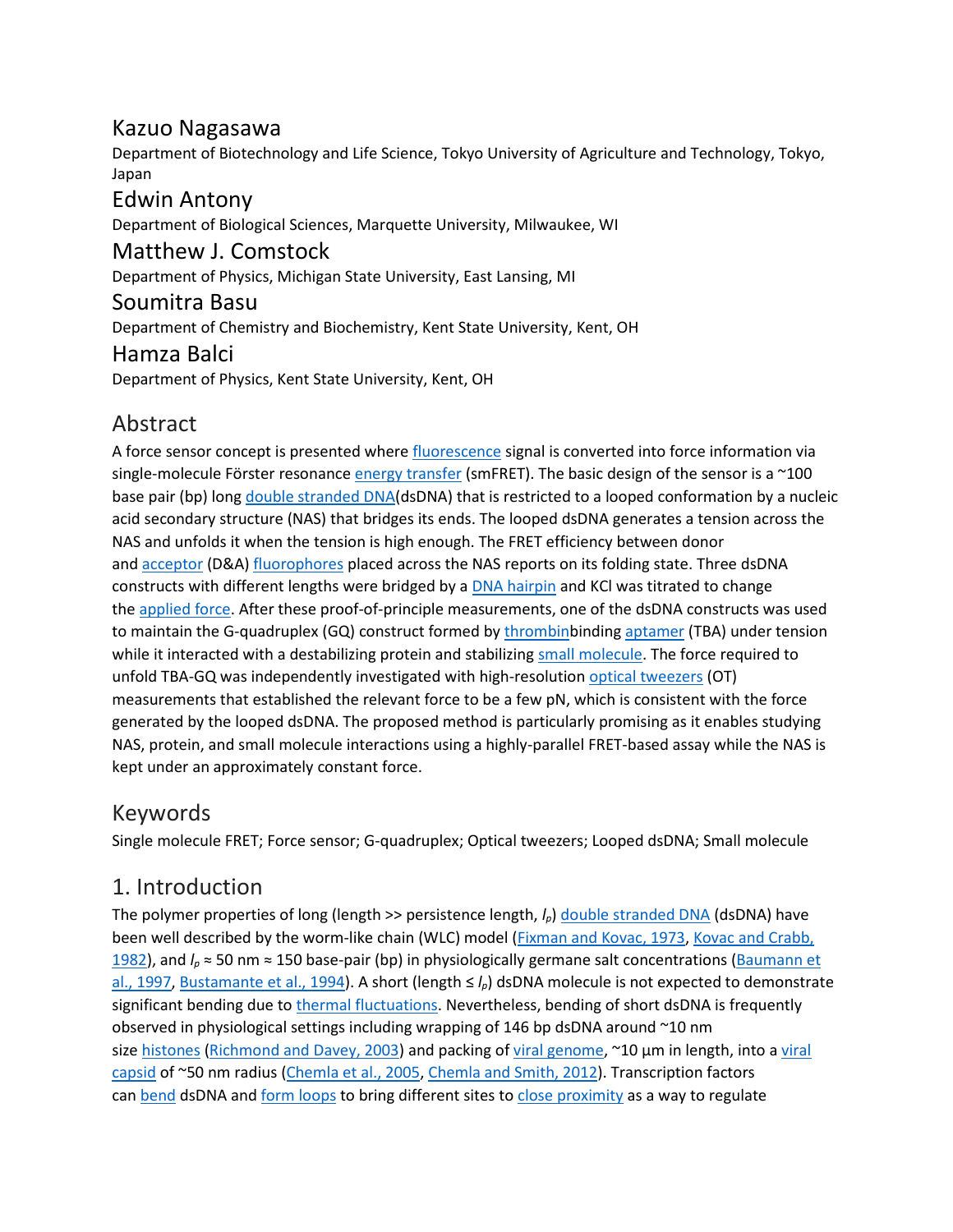transcription [\(Kadauke and Blobel, 2009,](https://www.sciencedirect.com/science/article/pii/S0956566318306821?via%3Dihub#bib14) [Yadon et al., 2013\)](https://www.sciencedirect.com/science/article/pii/S0956566318306821?via%3Dihub#bib36). Significant bending of dsDNA has also been suggested to play a role in facilitating transition of proteins between two otherwise distal [DNA binding](https://www.sciencedirect.com/topics/biochemistry-genetics-and-molecular-biology/dna-binding-site)  [sites](https://www.sciencedirect.com/topics/biochemistry-genetics-and-molecular-biology/dna-binding-site) [\(Jeong et al., 2016\)](https://www.sciencedirect.com/science/article/pii/S0956566318306821?via%3Dihub#bib12). However, these occurrences of dsDNA bending are facilitated by either the positively charged histones interacting with negatively charged DNA backbone, active packing of the viral genome into capsid by a [motor protein,](https://www.sciencedirect.com/topics/biochemistry-genetics-and-molecular-biology/motor-protein) or activity of transcription factors. Nevertheless, they are also indicators for the possibility of restricting short dsDNA in a looped configuration in a properly designed assay.

Recent single molecule Förster Resonance [Energy Transfer\(](https://www.sciencedirect.com/topics/biochemistry-genetics-and-molecular-biology/energy-transfer)smFRET) studies have succeeded in monitoring real time [cyclization](https://www.sciencedirect.com/topics/biochemistry-genetics-and-molecular-biology/cyclization) of isolated short dsDNA molecules [\(Vafabakhsh and Ha, 2012\)](https://www.sciencedirect.com/science/article/pii/S0956566318306821?via%3Dihub#bib31). In these experiments, D&A [fluorophores](https://www.sciencedirect.com/topics/engineering/fluorophores) are placed at the ends of a dsDNA molecule that has complementary 8– 10 nt overhangs, also called sticky-ends. When the dsDNA bends enough, the complementary stickyends meet and hybridize, giving rise to a loop structure and an abrupt increase in FRET efficiency (Le and [Kim, 2014,](https://www.sciencedirect.com/science/article/pii/S0956566318306821?via%3Dihub#bib16) [Vafabakhsh and Ha, 2012\)](https://www.sciencedirect.com/science/article/pii/S0956566318306821?via%3Dihub#bib31). Due to the significant bonding energy of complementary overhangs, the looped structure can be maintained for many seconds before it breaks and the process is repeated. By analyzing the time spent in high-FRET (looped) and low-FRET (linear) states, and the frequency of transitions between them, an estimate for the J-factor can be attained. J-factor is commonly interpreted as the effective concentration of one end of dsDNA in the vicinity of the other and is used as a reference for dsDNA [bendability](https://www.sciencedirect.com/topics/engineering/bendability) [\(Shore et al., 1981\)](https://www.sciencedirect.com/science/article/pii/S0956566318306821?via%3Dihub#bib28). These studies have suggested that short dsDNA has orders of magnitude higher bendability compared to what would be expected from WLC model [\(Vafabakhsh and Ha, 2012\)](https://www.sciencedirect.com/science/article/pii/S0956566318306821?via%3Dihub#bib31). In a similar assay, the looped state [lifetime](https://www.sciencedirect.com/topics/biochemistry-genetics-and-molecular-biology/lifespan) was used to calculate the [shear force](https://www.sciencedirect.com/topics/engineering/shear-force) generated by dsDNA of a particular length [\(Jeong et al., 2016,](https://www.sciencedirect.com/science/article/pii/S0956566318306821?via%3Dihub#bib12) [Le and Kim, 2014\)](https://www.sciencedirect.com/science/article/pii/S0956566318306821?via%3Dihub#bib16). However, this extreme bendability has also been attributed to bp breaking due mismatches in synthetic DNA or thermal [denaturation](https://www.sciencedirect.com/topics/biochemistry-genetics-and-molecular-biology/denaturation) [\(Frank-Kamenetskii, 1997,](https://www.sciencedirect.com/science/article/pii/S0956566318306821?via%3Dihub#bib9) [Vologodskii and Frank-Kamenetskii,](https://www.sciencedirect.com/science/article/pii/S0956566318306821?via%3Dihub#bib32)  [2013,](https://www.sciencedirect.com/science/article/pii/S0956566318306821?via%3Dihub#bib32) [Wartell and Benight, 1985](https://www.sciencedirect.com/science/article/pii/S0956566318306821?via%3Dihub#bib33)). The DNA looping assay was also used to analyze the impact of [DNA](https://www.sciencedirect.com/topics/biochemistry-genetics-and-molecular-biology/dna-modification)  [modifications,](https://www.sciencedirect.com/topics/biochemistry-genetics-and-molecular-biology/dna-modification) such as [methylation,](https://www.sciencedirect.com/topics/biochemistry-genetics-and-molecular-biology/methylation) on DNA flexibility and [nucleosome](https://www.sciencedirect.com/topics/biochemistry-genetics-and-molecular-biology/nucleosome) stability [\(Ngo et al., 2016\)](https://www.sciencedirect.com/science/article/pii/S0956566318306821?via%3Dihub#bib22) and to study tension dependent [enzyme kinetics](https://www.sciencedirect.com/topics/biochemistry-genetics-and-molecular-biology/enzyme-kinetics) [\(Joseph et al., 2014,](https://www.sciencedirect.com/science/article/pii/S0956566318306821?via%3Dihub#bib13) [Zocchi, 2009\)](https://www.sciencedirect.com/science/article/pii/S0956566318306821?via%3Dihub#bib37).

We present a new force sensor and [transducer](https://www.sciencedirect.com/topics/engineering/transducers) concept where the force generated by a looped short dsDNA is used to maintain a nucleic acid secondary structure (NAS) under an approximately constant tension, as averaged over measurement time (~100 ms frame integration time). [Fig. 1](https://www.sciencedirect.com/science/article/pii/S0956566318306821?via%3Dihub#f0005) illustrates this approach. The sequences of all constructs used in this study are given in [Supplementary Materials.](https://www.sciencedirect.com/science/article/pii/S0956566318306821?via%3Dihub#s0055) A short dsDNA with non-complementary sticky ends (SE1 and SE2) is hybridized to a bridging strand with end sequences that are complementary to SE1 and SE2. The center of this bridge strand contains a NAS, such as a hairpin, a G-quadruplex (GQ), or an [RNA structure.](https://www.sciencedirect.com/topics/biochemistry-genetics-and-molecular-biology/rna-structure) The D&A fluorophores are placed such that folded NAS results in higher FRET than unfolded NAS. In the looped state, the short dsDNA would maintain a tension across the ends of NAS and unfold it if the tension is large enough. Since it is elastically less demanding to maintain a longer dsDNA in a looped configuration, the force generated across the NAS is expected to decrease with dsDNA length. This force is also expected to decrease as the salt concentration is increased due to more efficient [electrostatic](https://www.sciencedirect.com/topics/biochemistry-genetics-and-molecular-biology/static-electricity) shielding of the [negative charges](https://www.sciencedirect.com/topics/engineering/negative-charge) DNA backbone. However, varying the salt concentration might also influence the stability of NAS, convoluting the two effects. This issue will revisited in Section  $4$ . Nevertheless, it should be clear that by placing an NAS across the ends of a short looped dsDNA, it is possible to maintain it under an approximately constant force. The proposed method addresses several noteworthy issues: (i) eliminates the need for additional instrumentation in order to generate a tension across an NAS by using a short looped dsDNA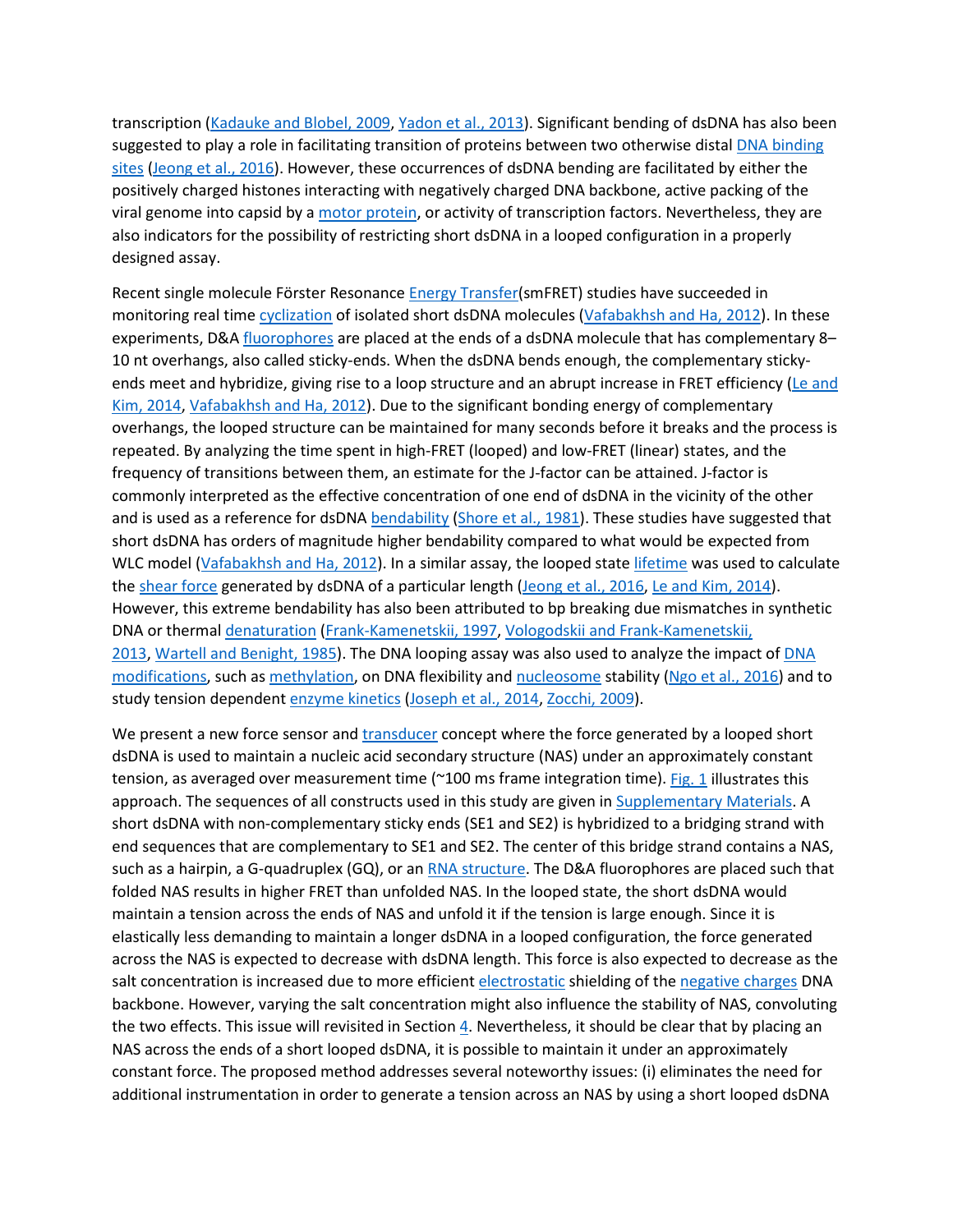as a [force transducer;](https://www.sciencedirect.com/topics/engineering/force-transducer) (ii) significantly increases the [throughputo](https://www.sciencedirect.com/topics/engineering/throughput)f force [spectroscopy](https://www.sciencedirect.com/topics/biochemistry-genetics-and-molecular-biology/spectroscopy) measurements; (iii) enables performing force measurements in low force regime, ~1 pN, which is very challenging to achieve using other well-established methods.



Fig. 1. A schematic illustration of how a short dsDNA and a bridge strand (top panel: hairpin, bottom panel: TBA-GQ) are combined via sticky ends to form a looped constructs.

# 2. Material and methods

Descriptions of the smFRET and OT assays are given in [Supplementary Materials.](https://www.sciencedirect.com/science/article/pii/S0956566318306821?via%3Dihub#s0055) The sequences of all DNA molecules and primers used for the PCR assays and a brief review of RPA [purification](https://www.sciencedirect.com/topics/biochemistry-genetics-and-molecular-biology/copurification) protocol are also provided in [Supplementary Materials.](https://www.sciencedirect.com/science/article/pii/S0956566318306821?via%3Dihub#s0055)

The protocol to develop this method was optimized to attain maximum number of looped constructs however, it is possible for some constructs to bind a bridge strand but not form a loop and remain in the [linear form.](https://www.sciencedirect.com/topics/engineering/linear-form) It is also possible for some constructs to bind two bridge strands, one on each end, which would also prevent loop formation. The NAS in such constructs might fold and show a high FRET state as it does not experience any tension in the non-looped (linear) state. These cases cannot be distinguished from those within a looped construct and therefore, need to be eliminated. In order to eliminate such constructs, we utilized an ssDNA that carries a [fluorescenceq](https://www.sciencedirect.com/topics/biochemistry-genetics-and-molecular-biology/fluorescence)uencher and targets such non-looped constructs. The details of this assay and [pictorial](https://www.sciencedirect.com/topics/engineering/pictorial) depiction of the need for a quencher are described in [Supplementary Materials](https://www.sciencedirect.com/science/article/pii/S0956566318306821?via%3Dihub#s0055) and [Fig. S1.](https://www.sciencedirect.com/science/article/pii/S0956566318306821?via%3Dihub#s0055)

## 3. Results

#### 3.1. Proof of principle measurements on a hairpin bridge

In order to establish the proof of principle for the method, we utilized a 8-bp long hairpin with 50% GC content as the bridge strand (8R50-4T construct in [Woodside et al. \(2006\)](https://www.sciencedirect.com/science/article/pii/S0956566318306821?via%3Dihub#bib35)). This length is similar to the length of complementary sticky ends used in earlier [single molecule FRET](https://www.sciencedirect.com/topics/chemistry/smfret-spectroscopy) studies even though the hairpin is unzipped in our construct while it is sheared in the other studies. Using the method described in [Fig. 1](https://www.sciencedirect.com/science/article/pii/S0956566318306821?via%3Dihub#f0005), the hairpin bridge was connected across 70 bp, 90 bp, or 110 bp dsDNA molecules ([Fig. 2\)](https://www.sciencedirect.com/science/article/pii/S0956566318306821?via%3Dihub#f0010). These dsDNA molecules were amplified via polymerase chain reaction (PCR) from a pUC19 vector using the primers listed in [Table S1](https://www.sciencedirect.com/science/article/pii/S0956566318306821?via%3Dihub#s0055). These constructs also have 15-nt SE1 and SE2 overhangs that hybridize with the ends of the bridge strand, adding another 30-bp to overall length. However, the endnucleotides of the bridge strand were not ligated to the dsDNA in order to maintain a uniform geometry and avoid a pitch mismatch at the [intersection](https://www.sciencedirect.com/topics/engineering/intersections) of the helices. Therefore, the constructs will be referred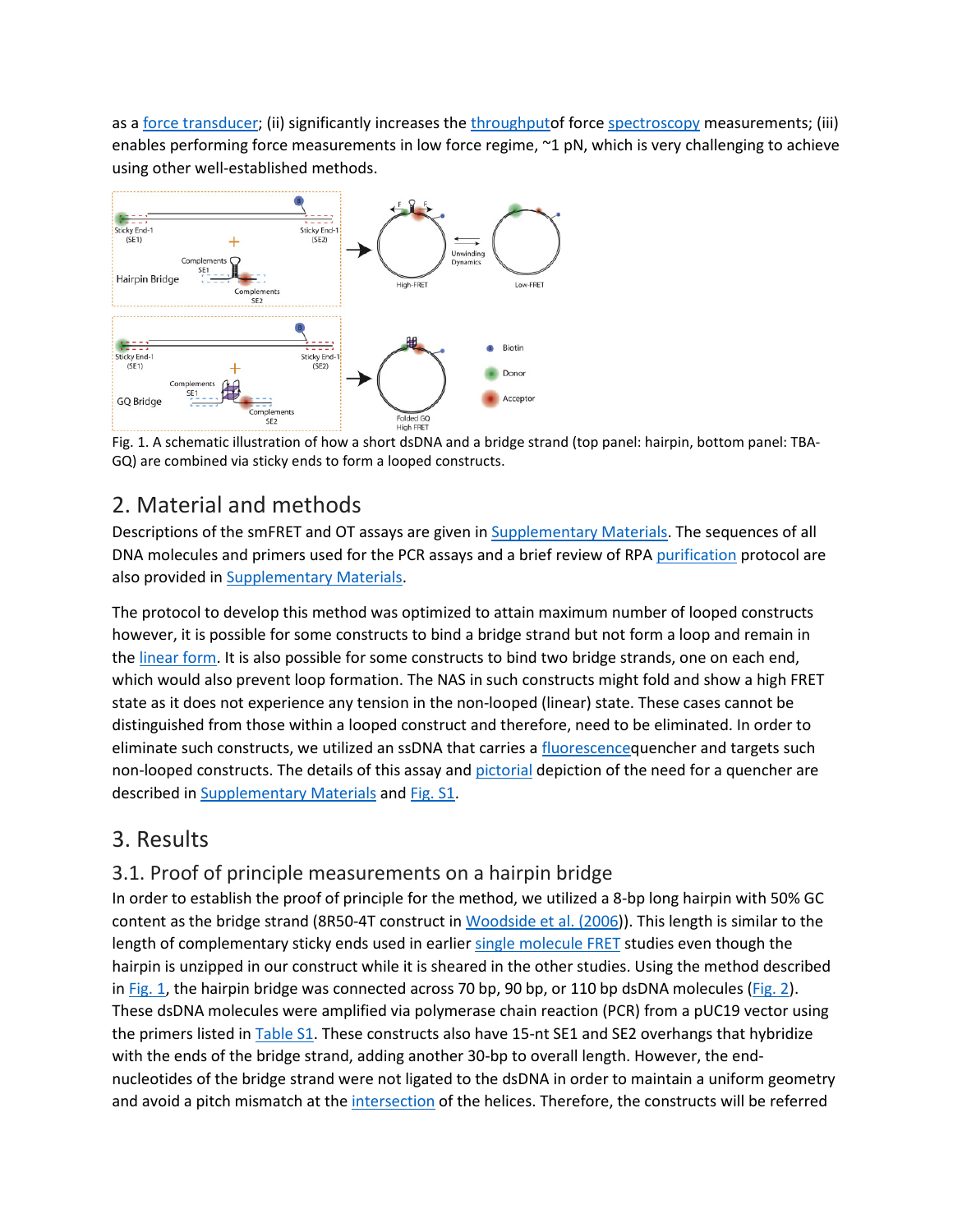to with just the length of the dsDNA, excluding these 15-bp segments. Both [fluorophores](https://www.sciencedirect.com/topics/engineering/fluorophores), Cy3 and Cy5, are placed at the end of these 15-bp regions, not within the primarily looped region (70 bp, 90 bp, or 110 bp dsDNA), and are separated from the NAS within the bridge strand by two [nucleotides.](https://www.sciencedirect.com/topics/chemistry/nucleotide) Therefore, even if the fluorophores are stacked on the short 15-bp duplexes, this should not influence the looped segment or the NAS. To prevent a bridge strand to bind to multiple dsDNA molecules and formation of long chains, the dsDNA are immobilized on the surface at a low density (many micrometers away from nearest neighbors) using biotin-neutravidin linker. The bridge strand is then introduced to the chamber, after excess unbounds dsDNA molecules are removed by a buffer exchange. A detailed description of this protocol is given in section A.4 of [Supplementary Materials.](https://www.sciencedirect.com/science/article/pii/S0956566318306821?via%3Dihub#s0055)



Fig. 2. [Steady-state](https://www.sciencedirect.com/topics/biochemistry-genetics-and-molecular-biology/steady-state) smFRET [histograms](https://www.sciencedirect.com/topics/engineering/histograms) for a 8-bp hairpin placed across a (a) 70-bp, (c) 90-bp, and (e) 110-bp long dsDNA. The hairpin transitions from the folded (high-FRET) to unfolded state (low-FRET) as the salt is reduced. A Hill equation fit to the folded state population as function of [KCl] results in K<sub>eq</sub> of 303 mM, 157 mM, and 60 mM KCl for 70-bp, 90-bp, and 110-bp dsDNA, respectively, as shown in (b), (d), and (f). The number of molecules in the histograms in [Fig. 2](https://www.sciencedirect.com/science/article/pii/S0956566318306821?via%3Dihub#f0010)a are 364, 372, 299, 186 and 75, sorted from low salt to high salt. Similarly, the number of molecules in the histograms in [Fig. 2c](https://www.sciencedirect.com/science/article/pii/S0956566318306821?via%3Dihub#f0010) are 230, 74, 107, 151, 160, and 103. For [Fig. 2e](https://www.sciencedirect.com/science/article/pii/S0956566318306821?via%3Dihub#f0010), these numbers are: 92, 147, 148, 144, and 65.

We observe a transition from a high FRET state (folded) to a low FRET state (unfolded) as the salt concentration is reduced, as shown in [Fig. 2a](https://www.sciencedirect.com/science/article/pii/S0956566318306821?via%3Dihub#f0010) (70-bp construct), 2c (90-bp construct), and 2e (110-bp construct). Since the folded and unfolded states are well separated from each other on either side of  $E_{FRET}$ = 0.50, we determined the folded state population by integrating the population for  $E_{FRET}$ ≥ 0.50, and the unfolded state by integrating EFRET< 0.50 population. We plotted the folded state population as a function of KCl concentration ([KCl]) and fitted the resulting curve with Hill equation. These fits resulted in K<sub>eq</sub>= 303 ± 25 mM for 70-bp construct [\(Fig. 2b](https://www.sciencedirect.com/science/article/pii/S0956566318306821?via%3Dihub#f0010)), K<sub>eq</sub>= 157 ± 13 mM for 90-bp construct [\(Fig. 2d](https://www.sciencedirect.com/science/article/pii/S0956566318306821?via%3Dihub#f0010)), and  $K_{eq}$ = 60 ± 1 mM for 110-bp construct [\(Fig. 2e](https://www.sciencedirect.com/science/article/pii/S0956566318306821?via%3Dihub#f0010)). The error bars are the standard deviation in the fitting [parameters.](https://www.sciencedirect.com/topics/engineering/fitting-parameter) A summary of fitting parameters is given in [Supplementary Information Table S2.](https://www.sciencedirect.com/science/article/pii/S0956566318306821?via%3Dihub#s0055)

Increasing the salt concentration results in lower [applied forceo](https://www.sciencedirect.com/topics/engineering/applied-force)n the NAS due to increased [elasticity](https://www.sciencedirect.com/topics/biochemistry-genetics-and-molecular-biology/elasticity) of dsDNA. However, it also results in a more stable hairpin as the [repulsive interactionb](https://www.sciencedirect.com/topics/engineering/repulsive-interaction)etween the complementary segments of the hairpin are more effectively screened at higher salt. The salt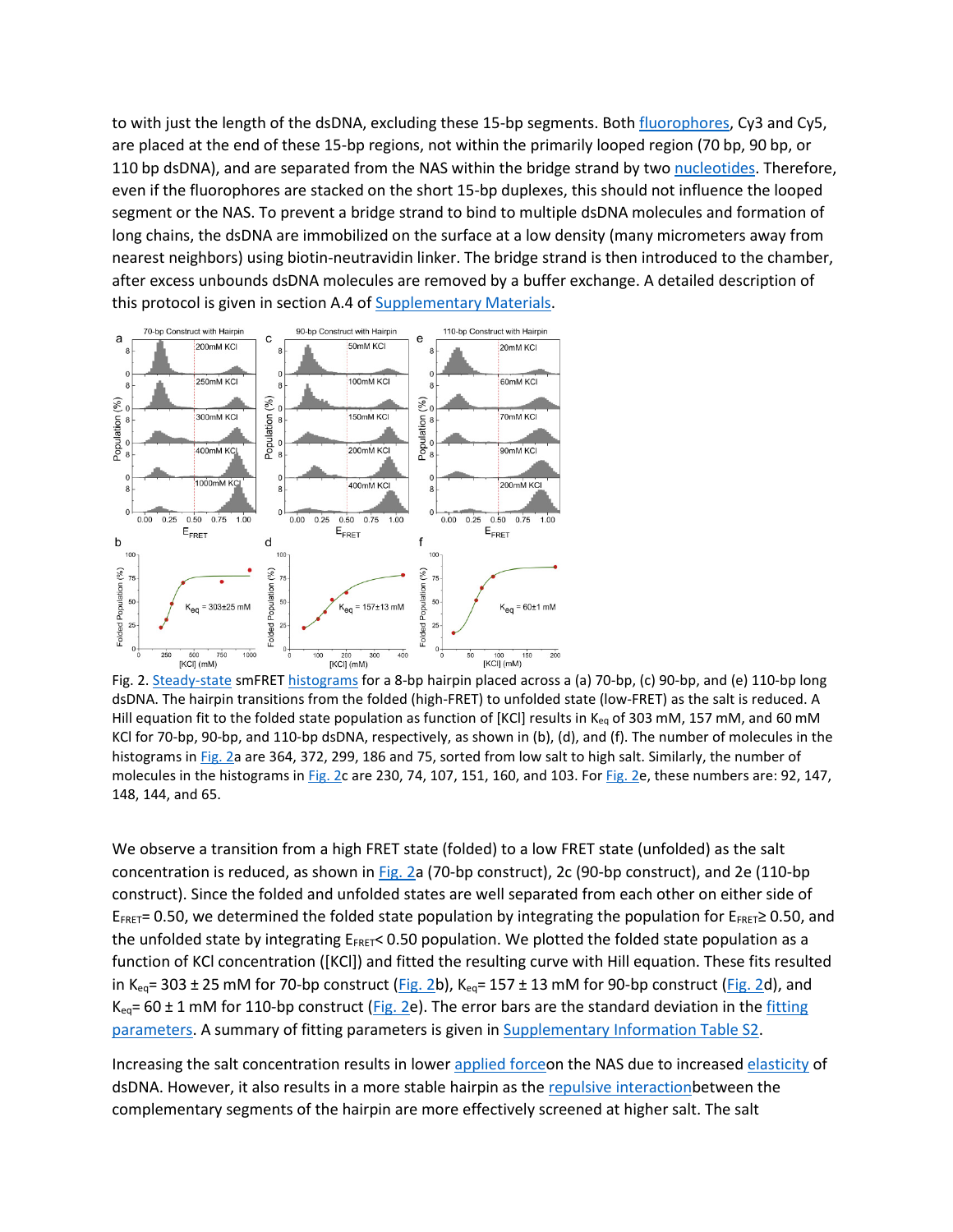dependence of unfolding force  $(F_U)$  was observed to be logarithmic [\(Huguet et al., 2010,](https://www.sciencedirect.com/science/article/pii/S0956566318306821?via%3Dihub#bib10) Lee et al.,  $2006$ ), resulting in small variation of about 1 pN in F<sub>u</sub> of this hairpin between 300 mM and 60 mM KCl, which is the relevant range for this study. A proper calibration of a particular dsDNA length requires [deconvolution](https://www.sciencedirect.com/topics/engineering/deconvolution) of the two effects, increased elasticity of dsDNA and higher stability of hairpin at higher salt. However, comparing the folded population at a particular [KCl], at which point the hairpin stability is constant across all three dsDNA constructs, would illustrate that the applied force is correlated with dsDNA length. To illustrate, at 200 mM KCl, the folded population is 23%, 60%, and 87% for 70-bp, 90-bp, and 110-bp dsDNA constructs, respectively. With these, the measurements on the hairpin construct demonstrate the following main premises of the method: (i) Looped dsDNA can be used to apply force on an NAS placed across its ends; (ii) The force generated by the looped dsDNA can be modulated by the salt concentration and dsDNA length; (iii) A FRET based approach can be used to attain force information in a highly parallel manner.

#### 3.2. Interactions of TBA-GQ with RPA and a small molecule

Having established the proof-of-principle, we then utilized this method to study the unfolding characteristics of a GQ structure formed by [thrombin](https://www.sciencedirect.com/topics/biochemistry-genetics-and-molecular-biology/thrombin) binding [aptamer](https://www.sciencedirect.com/topics/biochemistry-genetics-and-molecular-biology/aptamer) (TBA-GQ). To the best of our knowledge, this challenging NAS had not been characterized with other force [spectroscopy](https://www.sciencedirect.com/topics/biochemistry-genetics-and-molecular-biology/spectroscopy) methods before. TBA-GQ is a two-tier GQ and is known to have a significantly lower thermal melting point (Tm=51 °C at 100 mM KCl) ([Nagatoishi et al., 2011\)](https://www.sciencedirect.com/science/article/pii/S0956566318306821?via%3Dihub#bib21) compared to human telomeric GQ (hGQ), which forms a 3-tier GQ (T<sub>m</sub> = 68 °C at 100 mM KCl) [\(Qureshi et al., 2012\)](https://www.sciencedirect.com/science/article/pii/S0956566318306821?via%3Dihub#bib24). hGQ is known to have F<sub>U</sub>  $\approx$  20 pN at physiological salt [\(Abraham Punnoose et al., 2014\)](https://www.sciencedirect.com/science/article/pii/S0956566318306821?via%3Dihub#bib1). Based on T<sub>m</sub> and tier number, we expect TBA-GQ to have a significantly smaller  $F_U$  than 20 pN. Being able to detect [nanometer](https://www.sciencedirect.com/topics/engineering/nanometer) scale structural changes at few pN [force range](https://www.sciencedirect.com/topics/engineering/range-force) would be fairly challenging for other force spectroscopy methods while it should be possible with this FRET-based approach [\(Budhathoki et al., 2016\)](https://www.sciencedirect.com/science/article/pii/S0956566318306821?via%3Dihub#bib3). To study TBA-GQ, we utilized the longest dsDNA construct (110-bp) that was characterized in [Fig. 2](https://www.sciencedirect.com/science/article/pii/S0956566318306821?via%3Dihub#f0010) as it would enable accessing the lowest force regime around physiological salt. [Fig. 3a](https://www.sciencedirect.com/science/article/pii/S0956566318306821?via%3Dihub#f0015) shows [steady state](https://www.sciencedirect.com/topics/biochemistry-genetics-and-molecular-biology/steady-state) smFRET [histograms](https://www.sciencedirect.com/topics/engineering/histograms) at different [KCl] for TBA-GQ in the 110-bp construct. A clear transition from a folded to an unfolded state is observed as [KCl] is reduced. The folded state population was similarly determined by integrating the area for  $E_{FRET} \ge 0.50$ . [Fig. 3b](https://www.sciencedirect.com/science/article/pii/S0956566318306821?via%3Dihub#f0015) shows the corresponding Hill equation fit to folded population vs. [KCl], which results in  $K_{eq}$ = 75 ± 6 mM.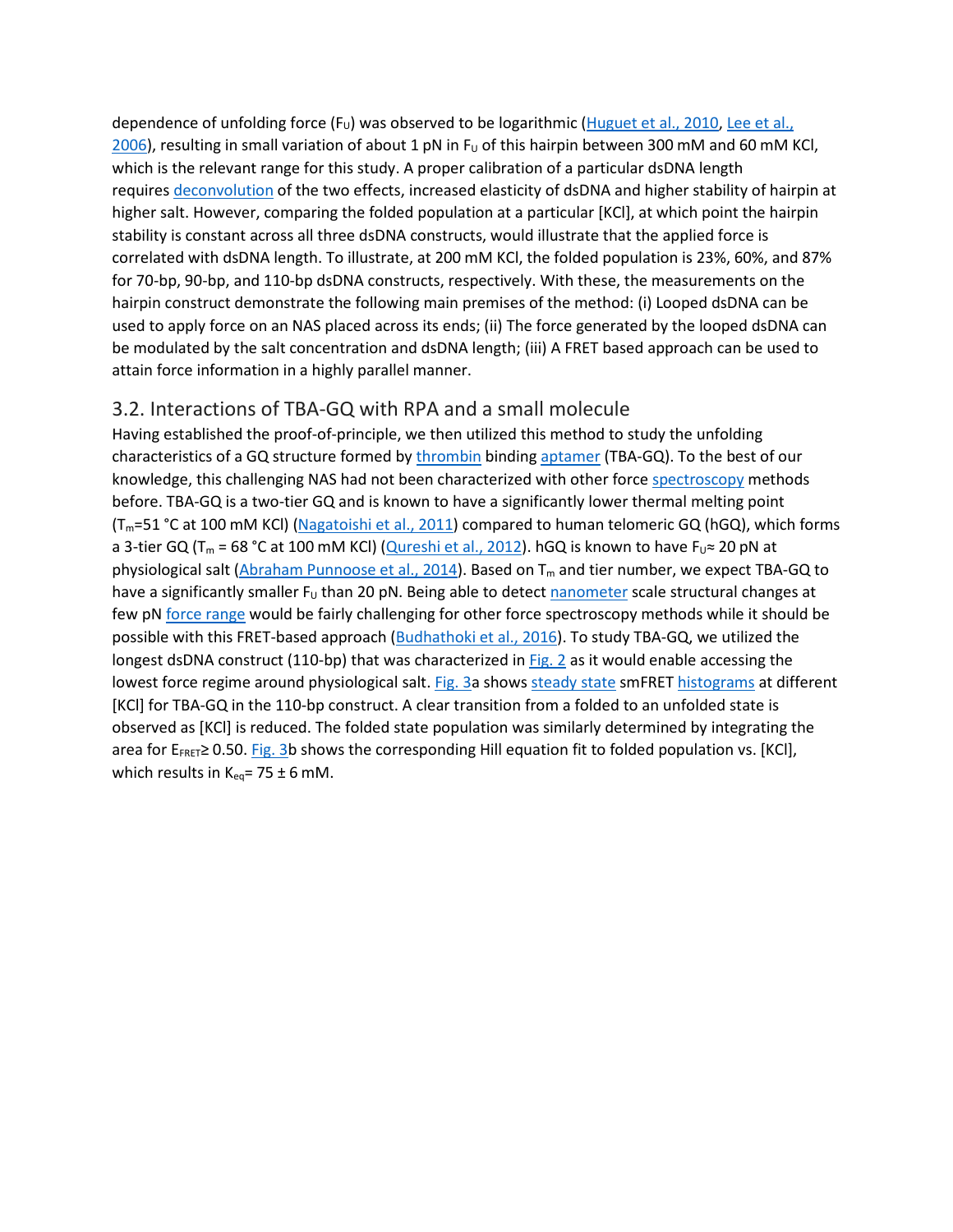

Fig. 3. [Steady-state](https://www.sciencedirect.com/topics/biochemistry-genetics-and-molecular-biology/steady-state) smFRET [histograms](https://www.sciencedirect.com/topics/engineering/histograms) for a TBA-GQ placed in a 110-bp dsDNA construct. (a) KCl [titration,](https://www.sciencedirect.com/topics/engineering/titration) in the absence of any RPA and [small molecule,](https://www.sciencedirect.com/topics/biochemistry-genetics-and-molecular-biology/small-molecule) shows a systematic transition from folded to unfolded state as the salt is reduced. The number of molecules in the histograms in [Fig. 3](https://www.sciencedirect.com/science/article/pii/S0956566318306821?via%3Dihub#f0015)a are 95, 174, 151, 175, and 127, sorted from low salt to high salt. (b) A Hill equation fit to folded state population vs. [KCl] results in K<sub>eq</sub>= 75 mM. (c) RPA is titrated at 90 mM KCl in the absence of small molecule. Higher RPA concentration results in more TBA-GQ unfolding. The number of molecules in the histograms in [Fig. 3c](https://www.sciencedirect.com/science/article/pii/S0956566318306821?via%3Dihub#f0015) are 80, 97, 100, 63 and 76, sorted from low to high RPA concentration. (d) Hill equation fit to the unfolded population results in Keq= 21 nM. (e) RPA is titrated in the presence small molecule L2H2–6OTD. The number of molecules in the histograms in [Fig. 3](https://www.sciencedirect.com/science/article/pii/S0956566318306821?via%3Dihub#f0015)e are 90, 80, 95, 60 and 93, sorted from low to high RPA concentration. (f) Hill equation fit to the unfolded population results in Keq= 216 nM, which indicates an order of magnitude increase in stability of TBA-GQ in the presence of L2H2–6OTD.

We then tested the capabilities of the method to probe interactions of TBA-GQ with a small [molecule](https://www.sciencedirect.com/topics/biochemistry-genetics-and-molecular-biology/small-molecule) and a protein while TBA-GQ is maintained under an approximately constant tension. Based on earlier studies, this tension could be estimated to be around a few pN [\(Le and Kim, 2014\)](https://www.sciencedirect.com/science/article/pii/S0956566318306821?via%3Dihub#bib16). A more precise estimate will be provided later via high-resolution OT measurements. Despite reliance of this FRET-based technique on OT-type methods in calibrating the force, such a calibration needs to be done only once. With such a calibration at hand, a given dsDNA construct could be used to maintain different NAS under that particular force and its interactions with proteins or small molecules could be studied using a highly-parallel FRET-based investigation. Higher or lower force values could be reached with shorter or longer dsDNA constructs, respectively.

[Replication protein A](https://www.sciencedirect.com/topics/biochemistry-genetics-and-molecular-biology/replication-protein-a) (RPA) [\(Pokhrel et al., 2017,](https://www.sciencedirect.com/science/article/pii/S0956566318306821?via%3Dihub#bib23) [Sibenaller et al., 1998\)](https://www.sciencedirect.com/science/article/pii/S0956566318306821?via%3Dihub#bib29) is a ssDNA [binding protein](https://www.sciencedirect.com/topics/biochemistry-genetics-and-molecular-biology/binding-protein) that is known to efficiently destabilize GQ structures [\(Ray et al., 2013\)](https://www.sciencedirect.com/science/article/pii/S0956566318306821?via%3Dihub#bib25). We used the 110-bp dsDNA and TBA-GQ bridge for these measurements and titrated RPA at 90 mM KCl, where most TBA-GQ molecules are folded before RPA is added [\(Fig. 3](https://www.sciencedirect.com/science/article/pii/S0956566318306821?via%3Dihub#f0015)c). 90 mM KCl does not have any special significance and higher salt [concentrations](https://www.sciencedirect.com/topics/engineering/high-salt-concentration) could have been used as well. As [RPA] is increased, the unfolded population is expected to increase while the folded population decreases. We plotted the unfolded state (total area under  $E_{FRET}$ <0.5) as a function of [RPA], and performed a Hill equation fit ( $Fig. 3d$ ), which resulted in  $K_{eq}$ = 21 ± 10 nM. We then performed the same RPA [titration](https://www.sciencedirect.com/topics/engineering/titration) at 90 mM KCl in the presence of 1  $\mu$ M L2H2-6OTD, a small molecule that stabilizes hGQ (lida and Nagasawa, 2013), but has not been tested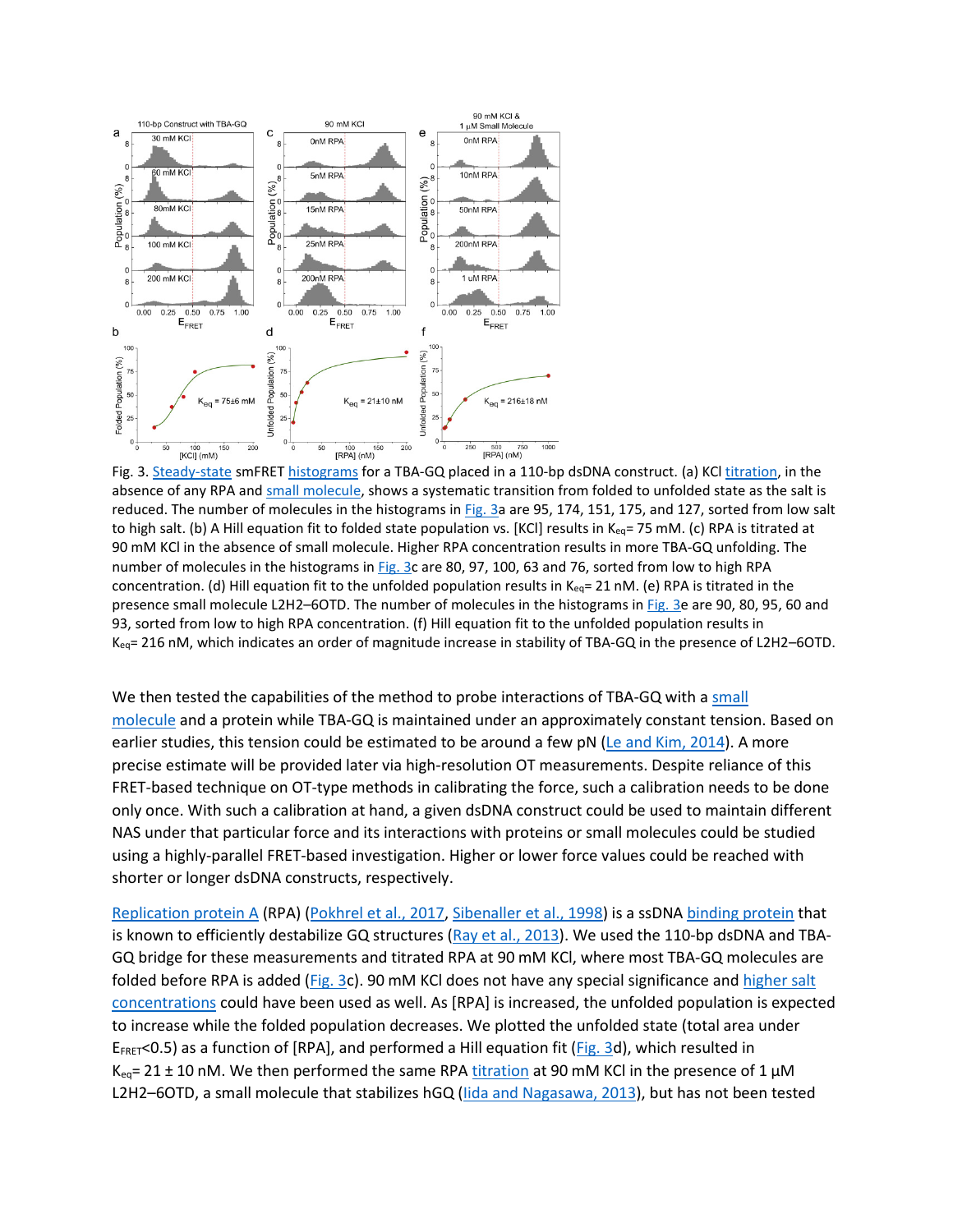before with TBA-GQ [\(Fig. 3e](https://www.sciencedirect.com/science/article/pii/S0956566318306821?via%3Dihub#f0015)). [Fig. 3f](https://www.sciencedirect.com/science/article/pii/S0956566318306821?via%3Dihub#f0015) shows the unfolded population as a function of [RPA] and a Hill equation fit that resulted in  $K_{eq}$ = 216 ± 18 nM. This  $K_{eq}$  is an order of magnitude larger than that observed in the absence of L2H2–6OTD, in agreement with the small molecule stabilizing the TBA-GQ.

#### 3.3. High resolution optical tweezers measurements on TBA-GQ

In order to put these measurements in better context and provide a measure of the forces generated by the looped DNA construct, we performed high-resolution [optical tweezersm](https://www.sciencedirect.com/topics/biochemistry-genetics-and-molecular-biology/optical-tweezers)easurements on TBA-GQ. A home-built timeshared dual-trap optical tweezers was used for these measurements [\(Comstock et al.,](https://www.sciencedirect.com/science/article/pii/S0956566318306821?via%3Dihub#bib7)  [2011,](https://www.sciencedirect.com/science/article/pii/S0956566318306821?via%3Dihub#bib7) [Whitley et al., 2017\)](https://www.sciencedirect.com/science/article/pii/S0956566318306821?via%3Dihub#bib34), as briefly described in [Supplementary Materials.](https://www.sciencedirect.com/science/article/pii/S0956566318306821?via%3Dihub#s0055) The [experimental design](https://www.sciencedirect.com/topics/engineering/design-of-experiments) of the optical tweezers assay is shown in [Fig. 4a](https://www.sciencedirect.com/science/article/pii/S0956566318306821?via%3Dihub#f0020) inset. The TBA-GQ formed two G-tetrad layers at lower force and it unfolded at higher force. First, we performed [non-equilibrium](https://www.sciencedirect.com/topics/engineering/nonequilibrium) force ramp measurements at a constant speed of 100 nm/s at 800 mM KCl. Four representative tethers are shown in [Fig. 4a](https://www.sciencedirect.com/science/article/pii/S0956566318306821?via%3Dihub#f0020). The stepwise jumps between two polymer models represent the unfolding and refolding. The forceextension curves indicate that the TBA unfolded and refolded at a wide range of force, in agreement with observations with other GQ structures [\(Selvam et al., 2014\)](https://www.sciencedirect.com/science/article/pii/S0956566318306821?via%3Dihub#bib27). The folding/unfolding rates are slow compared to the scan speed. Therefore, the tethers showed heterogeneity in force-extension curves.



Fig. 4. (a) [Non-equilibrium](https://www.sciencedirect.com/topics/engineering/nonequilibrium) force ramp measurements of a single, representative TBA-GQ tether molecule. The inset cartoon shows the arrangement of the TBA-GQ tether molecule consisting of a single TBA-GQ attached to a pair of dsDNA handles and pulled on by a pair of trapped beads. Multiple pulling (blue) and relaxing (red) curves are shown with a 30 nm extension offset for clarity. The accompanying dashed lines are polymer models of the tether with the TBA-GQ folded (red, to the left) and unfolded (black, to the right). Pulling speed was 100 nm/s. (b-d) Equilibrium force-vs-time measurements of TBA-GQ tethers at 800 mM KCl. b) Constant trap position measurements for a set of trap separations and corresponding mean forces (2, 3, 4 and 5 pN) for a single TBA-GQ molecule. The dashed lines are polymer models for folded and unfolded TBA-GQ (upper and lower lines respectively). Folded and unfolded [dwell times](https://www.sciencedirect.com/topics/biochemistry-genetics-and-molecular-biology/dwell-time) change with force. c) Fraction-folded vs. force derived from 2- state [Gaussian](https://www.sciencedirect.com/topics/engineering/gaussians) fitting of [histograms](https://www.sciencedirect.com/topics/engineering/histograms) of raw data. d) Folding (blue circles) and unfolding (red triangles) rate constants vs. force derived from detailed dwell time analysis of folding and unfolding time [trajectories](https://www.sciencedirect.com/topics/engineering/trajectories) (e.g., blue data trace). Filled markers are from an individual molecule and the open markers are the average for 6 unique molecules. Error bars are standard error of the mean.

To obtain equivalence force, we directly measured the time DNA spends in the folded and unfolded states under force in equilibrium by performing 'fixed trap position' measurements. This will be referred to as the 'dwell time' for particular state. [Fig. 4b](https://www.sciencedirect.com/science/article/pii/S0956566318306821?via%3Dihub#f0020) shows a typical TBA-GQ folded and unfolded time [trajectory](https://www.sciencedirect.com/topics/engineering/trajectories)in 800 mM KCl buffer. This higher salt concentration was used to facilitate identification of folding-unfolding events within a practical time interval. The expected force of TBA folding and unfolding was determined by calibrating its force-extension profiles. This long duration measurement demonstrates that the force changes of TBA folding and unfolding followed its polymer models and the TBA spent longer time at unfolded state when the force was increased. The fraction folded molecules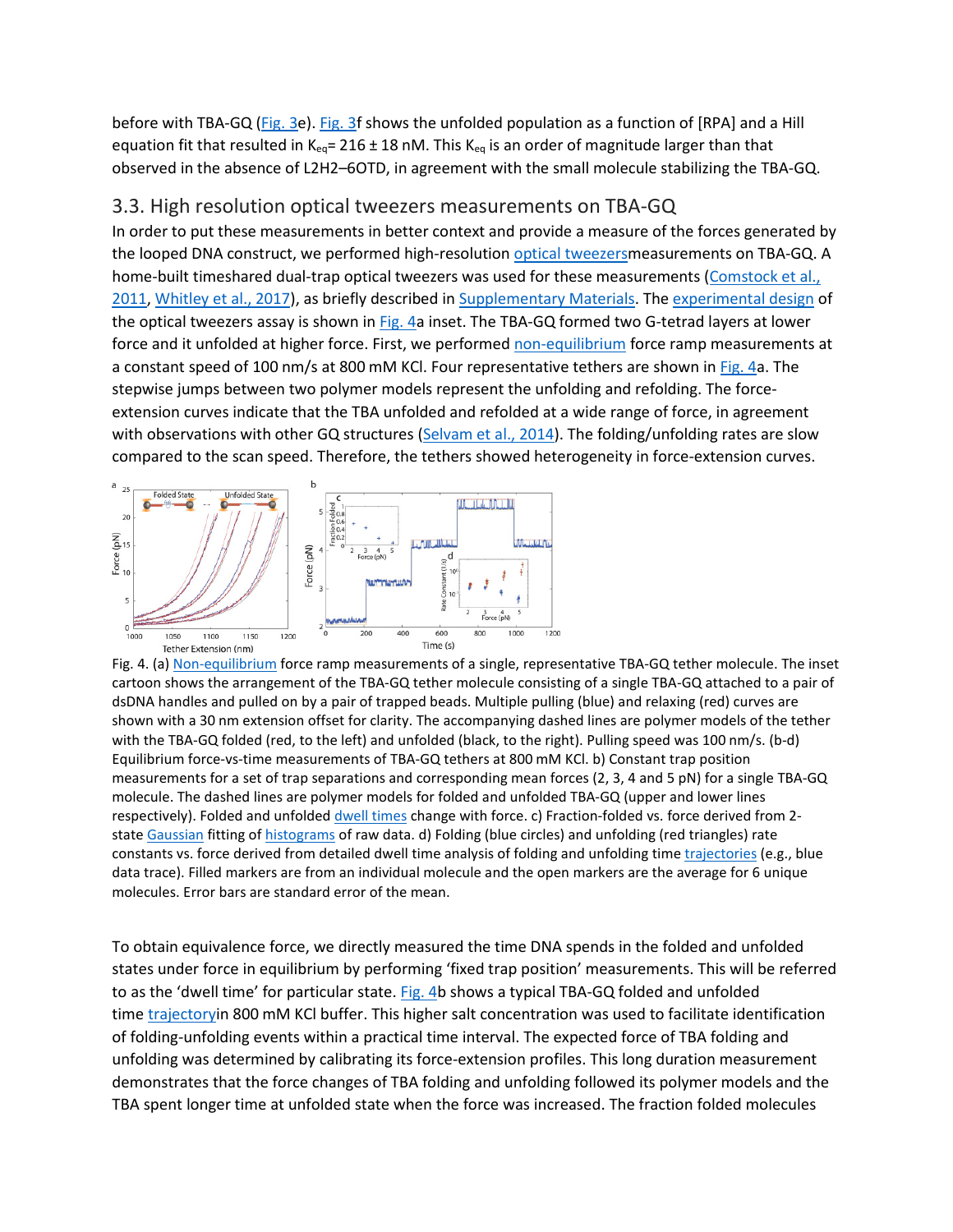was calculated from the histogram analysis [\(Fig. 4c](https://www.sciencedirect.com/science/article/pii/S0956566318306821?via%3Dihub#f0020)). The histogram of force data was fitted to two [Gaussian](https://www.sciencedirect.com/topics/engineering/gaussians) distributions, which represent folded state and unfolded state. The 50% folded force is about 2.5 pN under 800 mM KCl. [Fig. 4d](https://www.sciencedirect.com/science/article/pii/S0956566318306821?via%3Dihub#f0020) shows the rate constants versus force. The rate constants of folding and unfolding are the inversion of dwell times. The folding and unfolding rate constant are force dependent. The [dwell timea](https://www.sciencedirect.com/topics/biochemistry-genetics-and-molecular-biology/dwell-time)nalysis shows the transition between the equivalence of folded and unfolded states. The estimated equivalence force is also about 2.5 pN that is consistent with the histogram analysis. The rate constants were consistent over many molecules. Similar experiments were performed at 3 pN under a range of KCl concentration. This dwell time analysis ([Fig. S2\)](https://www.sciencedirect.com/science/article/pii/S0956566318306821?via%3Dihub#s0055) shows that when K<sup>+</sup> [ion concentration](https://www.sciencedirect.com/topics/engineering/ion-concentration) increases the folding rate constant increases, while the unfolding rate constant remains similar. The histogram analysis also suggests that the fraction folded increases when the K<sup>+</sup> ion concentration increases [\(Fig. S2b\)](https://www.sciencedirect.com/science/article/pii/S0956566318306821?via%3Dihub#s0055). As suggested by [Fig. S2a,](https://www.sciencedirect.com/science/article/pii/S0956566318306821?via%3Dihub#s0055) this increase is primarily due to increasing folding rate rather than decreasing unfolding rate.

Due to its very low stability, the folding-unfolding events of TBA-GQ were challenging to identify at lower KCl concentrations in the OT measurements. In smFRET measurements, the linear dsDNA constructs and bridge strands were incubated in 1 M KCl to enable loop formation, which also folds the TBA-GQ in the process, before lowering the salt concentration to the [desired level.](https://www.sciencedirect.com/topics/engineering/desired-level) The system was then incubated at this lower salt concentration for about 30 min before surveying the folded and unfolded populations. Since such long time periods are not practical for OT measurements, higher salt concentration were used in [Fig. 4.](https://www.sciencedirect.com/science/article/pii/S0956566318306821?via%3Dihub#f0020) As folding and stability of GQ are primarily related to intercalation of K<sup>+</sup> between the G-tetrad layers, we expect F<sub>U</sub>to be similar over a broad [KCI] range as long as the GQ can be successfully folded.

#### 4. Discussion

The force generated by looped dsDNA has been estimated by measuring the time required to break a dsDNA loop held together by ~10-bp long complementary sticky ends, using similar smFRET assays. The estimated force in these measurements was 3–4 pN for ~100-bp long loops at 100 mM NaCl. The results of [shear force](https://www.sciencedirect.com/topics/engineering/shear-force) calculations using [Monte-Carlo simulations](https://www.sciencedirect.com/topics/chemistry/monte-carlo-method) assuming WLC or kWLC models for this [loop](https://www.sciencedirect.com/topics/engineering/loop-length)  [lengtha](https://www.sciencedirect.com/topics/engineering/loop-length)nd salt concentration were also similar [\(Le and Kim, 2014\)](https://www.sciencedirect.com/science/article/pii/S0956566318306821?via%3Dihub#bib16). However, this force is based on joining the complementary sticky ends of the dsDNA, i.e. end to end separation≈ 0. In our case, the sticky ends of the dsDNA are not complementary and are bridged with a NAS and 30-bp dsDNA, which requires less bending of the structure and results in a lower force. Based on these arguments, the force generated by our 110-bp dsDNA construct should be less than 3 pN at physiological salt. The OT measurements demonstrate the unfolding force for TBA-GQ to be 2.5 pN at 800 mM KCl ([Fig. 4c](https://www.sciencedirect.com/science/article/pii/S0956566318306821?via%3Dihub#f0020)). In addition, [Fig. S2a](https://www.sciencedirect.com/science/article/pii/S0956566318306821?via%3Dihub#s0055) shows that the unfolding rate constant does not show significant variation over 150– 900 mM KCl. The similarity of the unfolding rate constant suggests that the unfolding force would be ≈ 2.5 pN over 150–900 mM KCl as well. [Fig. 3a](https://www.sciencedirect.com/science/article/pii/S0956566318306821?via%3Dihub#f0015) shows that the majority of TBA-GQ molecules are folded at 150 mM KCl, suggesting the force generated by the 110-bp construct is less than 2.5 pN at this [KCl]. However, the folded and unfolded state populations are equal at 75 mM KCl ([Fig. 3b](https://www.sciencedirect.com/science/article/pii/S0956566318306821?via%3Dihub#f0015)), suggesting the force generated by the 110-bp dsDNA to be approximately 2.5 pN at this salt.

A related issue in this respect is the variation in the folded TBA-GQ fraction in the OT and looped dsDNA measurements. As shown in [Fig. S2b](https://www.sciencedirect.com/science/article/pii/S0956566318306821?via%3Dihub#s0055), most molecules are unfolded at 150 mM KCl when a constant 3 pN force is applied in OT measurements. However, [Fig. 3a](https://www.sciencedirect.com/science/article/pii/S0956566318306821?via%3Dihub#f0015) shows that most molecules are folded in the looped dsDNA construct even at 100 mM KCl. One aspect of this was already explained above as the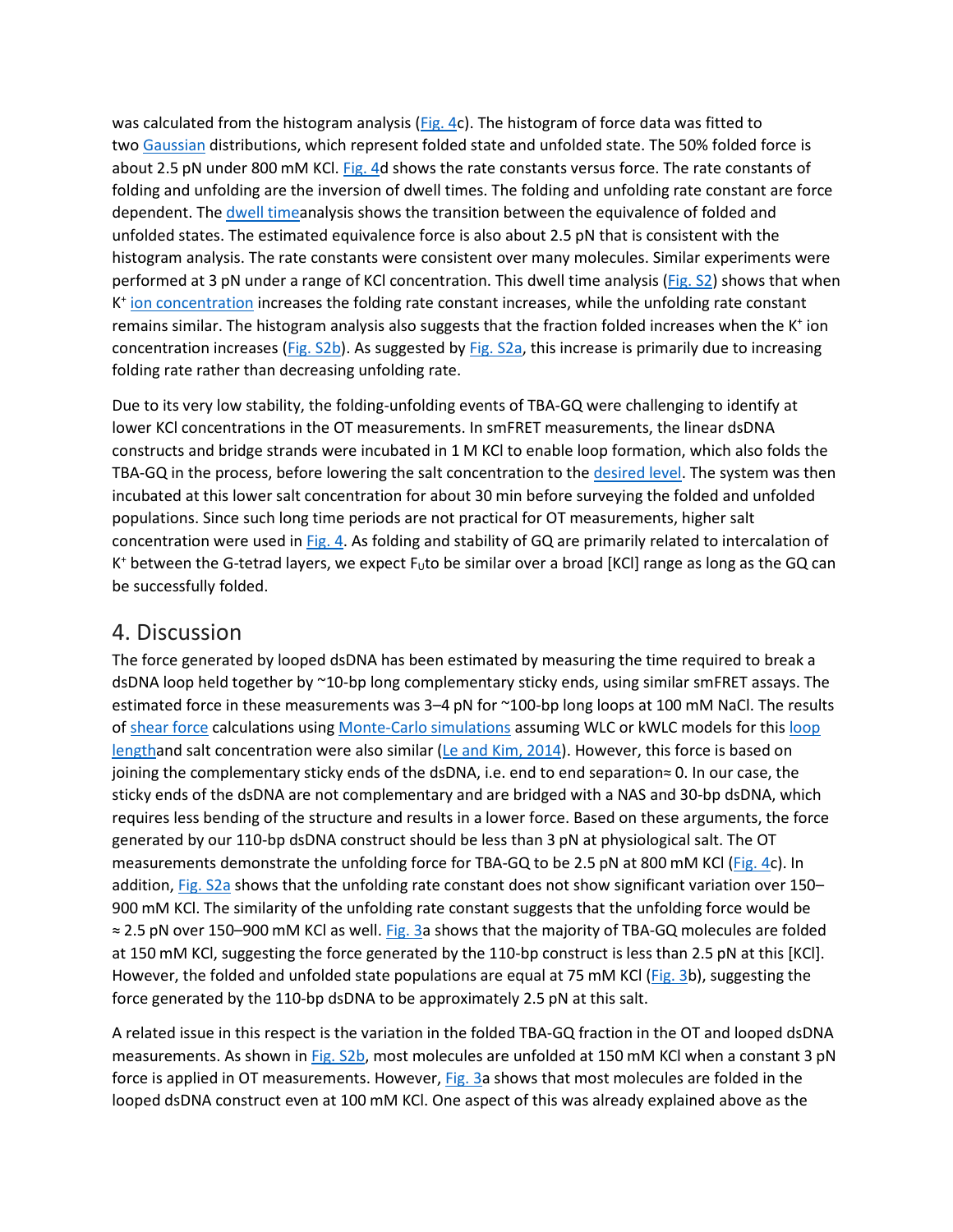looped dsDNA applies 2.5 pN or less at 100 mM KCl. The other aspect is related to how the force is applied in OT vs. looped dsDNA assays. In OT measurements, a constant force of 3 pN is applied regardless of whether the TBA-GQ is folded or unfolded. However, in the looped dsDNA assays, the force that is applied after TBA-GQ is unfolded is significantly less than that in the folded state. Unfolding of the TBA-GQ increases the end-to-end separation of the looped dsDNA and requires less bending of it, which results in a significantly lower force. Under these conditions, it is easier for the TBA-GQ to refold in the looped dsDNA assay compared to the OT assay.

The [calibration process](https://www.sciencedirect.com/topics/engineering/calibration-process) with the OT has been challenging due to the low magnitude of forces that are required to unfold the TBA-GQ. However, the capability to maintain an NAS under a low-magnitude (on the order of 1 pN), constant tension might be adequate in many applications and knowing the exact magnitude of tension may not be crucial. Such studies would typically be comparative, where relative impact of different agents is investigated. For example, identifying the most prominent [small molecule,](https://www.sciencedirect.com/topics/biochemistry-genetics-and-molecular-biology/small-molecule) which stabilizes a particular NAS most effectively, may not require an exact knowledge of the applied [force](https://www.sciencedirect.com/topics/engineering/applied-force) on the NAS. As long as the candidate molecules are compared under identical conditions, it should be possible to compare their relative impact. Similarly, investigating whether two proteins positively or negatively cooperate to destabilize or bind to an NAS that is kept under tension may not require an exact knowledge of the applied force. In a recent study, a similar approach was used to identify certain [DNA modifications](https://www.sciencedirect.com/topics/biochemistry-genetics-and-molecular-biology/dna-modification) that made dsDNA stiffer while other made it softer by monitoring the change in the looping probability [\(Ngo et al., 2016\)](https://www.sciencedirect.com/science/article/pii/S0956566318306821?via%3Dihub#bib22). As illustrated by these examples, the complications associated with the calibration process may not necessarily prohibit utilizing this method for different applications.

The capability to control the end-to-end separation of the looped dsDNA in our construct could be utilized to compare the force generated by looped dsDNA at specific end-to-end distances, which is of fundamental significance. This could be done by introducing additional [nucleotides](https://www.sciencedirect.com/topics/chemistry/nucleotide) between the sticky ends (SE1 and SE2) and the NAS. In our current design, we have two unpaired nt on either side of the NAS. However, more nucleotides could be introduced to increase the end-to-end separation of the dsDNA, and generate smaller magnitudes of force. The change in the applied force can be quantified based on fraction of folded NAS molecules. As the optimal length of dsDNA for different applications is not universal and needs to be adjusted based on the desired force, this provides another knob, in addition to dsDNA length and salt concentration, to achieve this control.

It is known that a [higher salt concentration](https://www.sciencedirect.com/topics/engineering/high-salt-concentration) would not only result in a more flexible looped dsDNA but also more stable hairpin construct. Therefore, the two effects complement each other and both result in more folded population at higher salt, which complicates the calibration process. In such cases varying the force by varying the length of the looped dsDNA, while maintaining a fixed salt concentration, could be used as a remedy. Another practical alternative to this approach is to use the same looped dsDNA length but add additional unpaired ssDNA spacers to the bridge strand. This will increase the end-to-end separation required for looped configuration and should result in less force on the NAS. In the case of GQs, the force can also be modulated by using the same concentration of different ions, e.g. K<sup>+</sup>, Na<sup>+</sup>, or Li<sup>+</sup>. Having said these, there are many applications in which the method could be used at a fixed salt concentration while varying the concentration of a protein or small molecule that primarily target the NAS. This approach enables performing NAS-protein or small molecule interactions under an approximately constant force, which are otherwise very challenging to perform.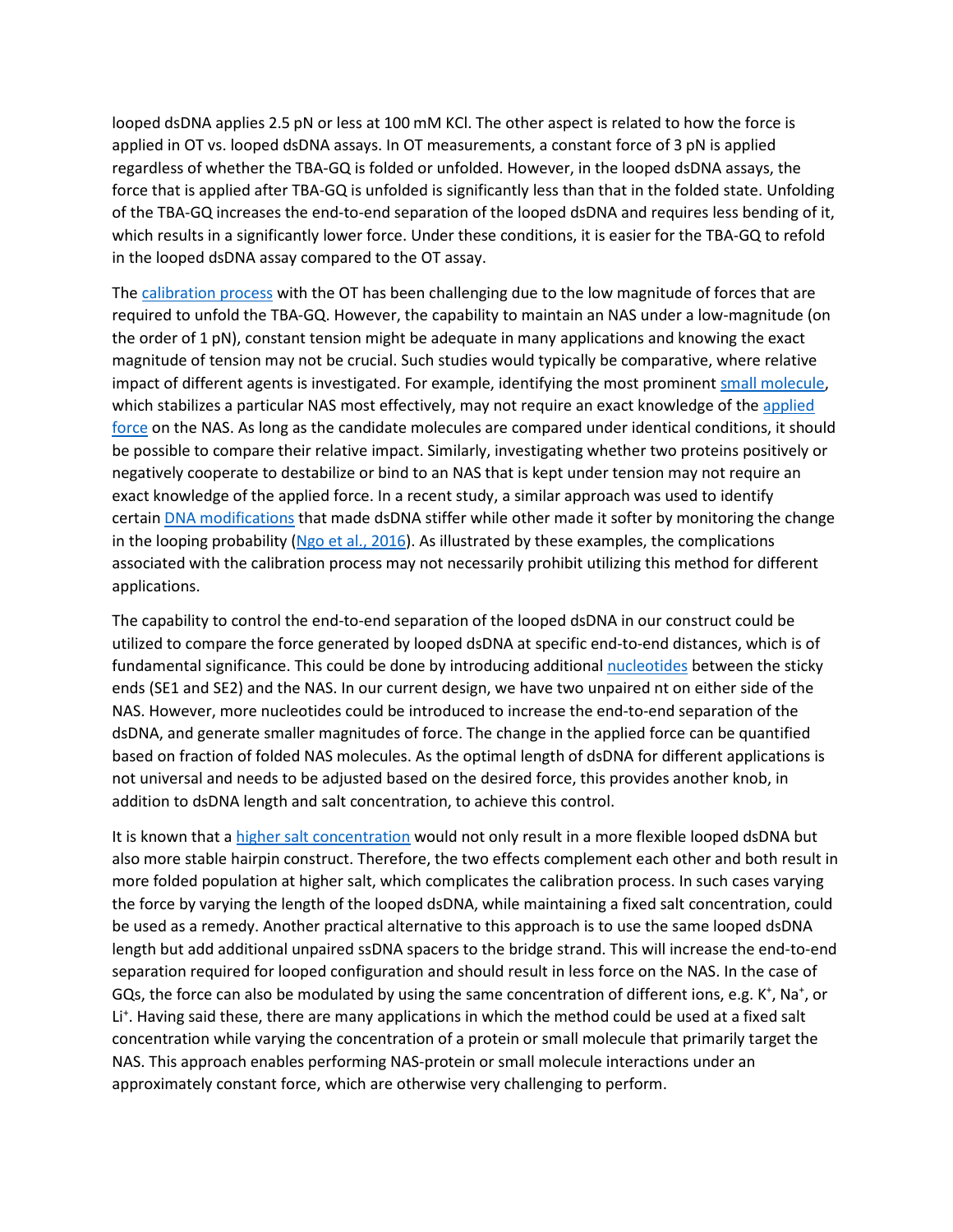Despite the long [incubation times](https://www.sciencedirect.com/topics/biochemistry-genetics-and-molecular-biology/incubation-time) before data acquisition, we occasionally observed dynamic transitions between different FRET levels for both the hairpin and the TBA-GQ bridge within our imaging time of 2– 3 min ([Supplementary Materials Fig. S3\)](https://www.sciencedirect.com/science/article/pii/S0956566318306821?via%3Dihub#s0055). The number of such dynamic traces was not adequate to perform a detailed analysis. We also tested the [limiting case](https://www.sciencedirect.com/topics/engineering/limiting-case) of a very stable GQ that is expected to remain folded over a broad range of ionic conditions. We used the GQ formed by sequence GGGTGGGTGGGTGGG (called 3Ly1Lp in [Supplementary Materials Fig. S4\)](https://www.sciencedirect.com/science/article/pii/S0956566318306821?via%3Dihub#s0055), which is known to have a thermal [melting temperature of](https://www.sciencedirect.com/topics/biochemistry-genetics-and-molecular-biology/melting-temperature)  $T_m=84 °C$  even at 5 mM KCl, and  $T_m>94 C$  at 15 mM KCl (Mathias et al., [2014\)](https://www.sciencedirect.com/science/article/pii/S0956566318306821?via%3Dihub#bib19). To test the extreme conditions, we [performed measurements](https://www.sciencedirect.com/topics/engineering/performed-measurement) in LiCl rather than KCl since Li<sup>+</sup> is a significantly weaker stabilizer of GQ compared to K<sup>+</sup> [\(Maleki et al., 2017\)](https://www.sciencedirect.com/science/article/pii/S0956566318306821?via%3Dihub#bib18). Supplementary Materials Fig. [S4](https://www.sciencedirect.com/science/article/pii/S0956566318306821?via%3Dihub#s0055) shows that 3Ly1Lp construct remains folded even at 2 mM LiCl, confirming the expectations.

Presence of a surface in the immediate vicinity of the looped dsDNA would influence the conformational space of dsDNA and might give rise to variations in the force applied by the looped dsDNA (Moiseev et [al., 2006,](https://www.sciencedirect.com/science/article/pii/S0956566318306821?via%3Dihub#bib20) [Tsortos et al., 2008\)](https://www.sciencedirect.com/science/article/pii/S0956566318306821?via%3Dihub#bib30). To minimize the effect of the surface, we have used PEG [surface](https://www.sciencedirect.com/topics/engineering/surface-passivation)  [passivationa](https://www.sciencedirect.com/topics/engineering/surface-passivation)nd have attached the looped dsDNA to PEG via biotin-neutravidin linker. The [biotin](https://www.sciencedirect.com/topics/biochemistry-genetics-and-molecular-biology/biotin) linker that is attached to the dsDNA has a long, 15-atom, spacer (biotin-TEG from IDT-DNA). Therefore, even though the impact of the surface cannot be completely eliminated, we believe the PEG coating and the long biotin spacer would reduce these interactions to below the levels commonly encountered in single molecule assays.

Some [histograms](https://www.sciencedirect.com/topics/engineering/histograms) [\(Figs. 2a](https://www.sciencedirect.com/science/article/pii/S0956566318306821?via%3Dihub#f0010) or [3c](https://www.sciencedirect.com/science/article/pii/S0956566318306821?via%3Dihub#f0015)) and single molecule traces [\(Fig. S3a\)](https://www.sciencedirect.com/science/article/pii/S0956566318306821?via%3Dihub#s0055) show intermediate FRET states that are not expected based on a simple two state folded/unfolded model. The cause of these intermediate states is not clear at this point as partially unfolded states are not expected for such a short hairpin or a two-layer GQ. Photophysical effects due to fluorophore-DNA interactions might be a potential cause. However, more work in terms of designing different constructs with different linkers would be needed to identify the source of these intermediate FRET states. However, it should be clear that these are minor populations which do not influence the primary aim of this manuscript in establishing the [applicability](https://www.sciencedirect.com/topics/engineering/applicability) of proposed method.

#### 5. Conclusions

Measuring the force via a fluorescent signal provides significant advantages. The parallel nature of smFRET measurements greatly accelerates the [data acquisition process.](https://www.sciencedirect.com/topics/engineering/data-acquisition-process) With the described protocol, we monitored 20–60 molecules simultaneously, and reported force information obtained from several hundred single molecules for each condition, which is an order of magnitude larger than what is typically reported in other techniques. Even though a reasonable measure of the force for looped dsDNA is currently available for only a [limited rangeo](https://www.sciencedirect.com/topics/engineering/limited-range)f [loop lengths](https://www.sciencedirect.com/topics/engineering/loop-length) and ionic conditions, these gaps could be filled with more comparative measurements using this method and other force [spectroscopy](https://www.sciencedirect.com/topics/biochemistry-genetics-and-molecular-biology/spectroscopy) methods. Once characterized, a given dsDNA loop can be used to study various NAS without the need for [recalibration.](https://www.sciencedirect.com/topics/engineering/recalibration) The accessibility of the required instrumentation makes this method a promising complement to highresolution force spectroscopy methods, especially in the low force regime (F< 10 pN) which is more challenging for other methods. Hairpins, GQs, RNA secondary structures, or [Holliday junctions](https://www.sciencedirect.com/topics/biochemistry-genetics-and-molecular-biology/holliday-junction) are some of the potential NAS that can be studied with this approach. Finally, being able to measure the force generated by a looped dsDNA of a particular length opens up possibilities for modeling efforts that aim to understand fundamental polymer properties of short dsDNA, which remains to be an active research field.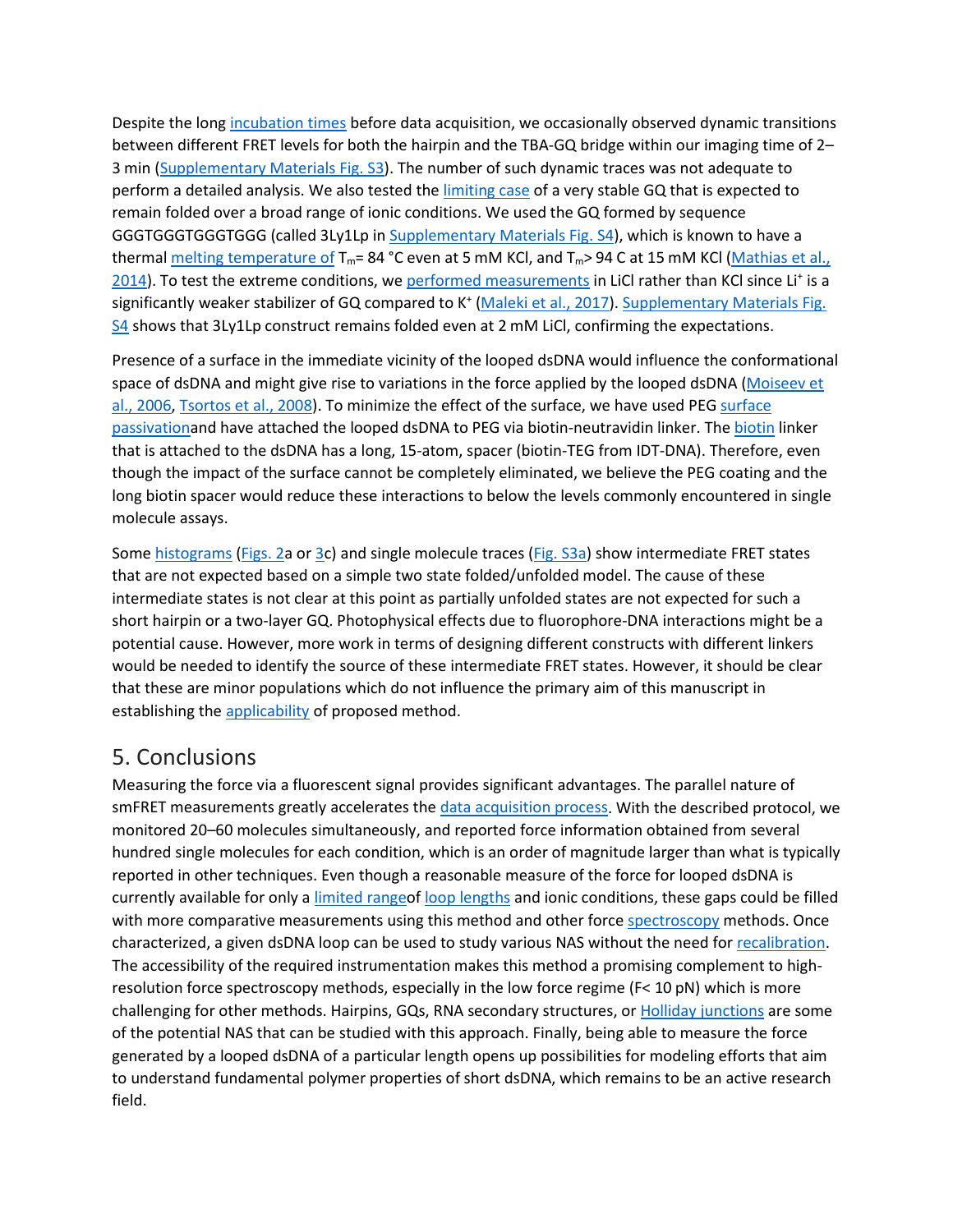### Acknowledgements

This work was supported by National Institutes of Health, USA [[1R15GM109386](https://www.sciencedirect.com/science/article/pii/S0956566318306821?via%3Dihub#gs4) and [1R15GM123443](https://www.sciencedirect.com/science/article/pii/S0956566318306821?via%3Dihub#gs4) to H.B. and [7R15GM110671](https://www.sciencedirect.com/science/article/pii/S0956566318306821?via%3Dihub#gs4)to E.A.], National Science Foundation, USA [NSF MCB-[1514706](https://www.sciencedirect.com/science/article/pii/S0956566318306821?via%3Dihub#gs2) to M.J.C.], and Kent State University Research Council [to H.B. and S.B.]. Funding for open access charge: National Institutes of Health.

## Conflict of interest

The authors declare no competing financial interest.

## Appendix A. Supplementary material

[https://ars.els-cdn.com/content/image/1-s2.0-](https://ars.els-cdn.com/content/image/1-s2.0-S0956566318306821-mmc1.pdf)S0956566318306821-mmc1.pdf

#### References

#### [Abraham Punnoose et al., 2014J](https://www.sciencedirect.com/science/article/pii/S0956566318306821?via%3Dihub#bbib1). Abraham

Punnoose, Y. Cui, D. Koirala, P.M. Yangyuoru, C. Ghimire, P. Shrestha, H. Mao. **Interaction of Gquadruplexes in the full-length 3′ human telomeric overhang.** J. Am. Chem.

Soc., 136 (52) (2014), pp. 18062-18069

[Baumann et al., 1997](https://www.sciencedirect.com/science/article/pii/S0956566318306821?via%3Dihub#bbib2) C.G. Baumann, S.B. Smith, V.A. Bloomfield, C.Bustamante. **Ionic effects on the elasticity of single DNA molecules.** Proc. Natl. Acad. Sci. USA, 94 (12) (1997), pp. 6185-6190

[Budhathoki et al., 2016](https://www.sciencedirect.com/science/article/pii/S0956566318306821?via%3Dihub#bbib3) J.B. Budhathoki, P. Maleki, W.A. Roy, P. Janscak, J.G. Yodh, H. Balci. **A** 

**Comparative study of G-quadruplex unfolding and DNA reeling activities of human RECQ5 helicase.** Biophys. J., 110 (12) (2016), pp. 2585-2596

[Bustamante et al., 1994](https://www.sciencedirect.com/science/article/pii/S0956566318306821?via%3Dihub#bbib4) C. Bustamante, J.F. Marko, E.D. Siggia, S. Smith. **Entropic elasticity of lambdaphage DNA.** Science, 265 (5178) (1994), pp. 1599-1600

#### [Chemla et al., 2005](https://www.sciencedirect.com/science/article/pii/S0956566318306821?via%3Dihub#bbib5)

Y.R. Chemla, K. Aathavan, J. Michaelis, S. Grimes, P.J.Jardine, D.L. Anderson, C. Bustamante. **Mechanism of force generation of a viral DNA packaging motor.** Cell, 122 (5) (2005), pp. 683- 692

[Chemla and Smith, 2012Y](https://www.sciencedirect.com/science/article/pii/S0956566318306821?via%3Dihub#bbib6).R. Chemla, D.E. Smith. **Single-molecule studies of viral DNA packaging.** Adv. Exp. Med. Biol., 726 (2012), pp. 549-584

- [Comstock et al., 2011](https://www.sciencedirect.com/science/article/pii/S0956566318306821?via%3Dihub#bbib7) M.J. Comstock, T. Ha, Y.R. Chemla. **Ultrahigh-resolution optical trap with singlefluorophore sensitivity.** Nat. Methods, 8 (4) (2011), pp. 335-340
- [Fixman and Kovac, 1973](https://www.sciencedirect.com/science/article/pii/S0956566318306821?via%3Dihub#bbib8) M. Fixman, J. Kovac. **Polymer conformational statistics. III. Modified Gaussian models of stiff chains.** J. Chem. Phys., 58 (4) (1973), pp. 1564-1568
- [Frank-Kamenetskii, 1997](https://www.sciencedirect.com/science/article/pii/S0956566318306821?via%3Dihub#bbib9) M.D. Frank-Kamenetskii. **I.M. Lifshitz and condensed matter TheoryBiophysics of the DNA molecule.** Phys. Rep., 288 (1) (1997), pp. 13-60
- [Huguet et al., 2010](https://www.sciencedirect.com/science/article/pii/S0956566318306821?via%3Dihub#bbib10) J.M. Huguet, C.V. Bizarro, N. Forns, S.B. Smith, C.Bustamante, F. Ritort. **Singlemolecule derivation of salt dependent base-pair free energies in DNA.** Proc. Natl. Acad. Sci. USA, 107 (35) (2010), pp. 15431-15436
- [Iida and Nagasawa, 2013](https://www.sciencedirect.com/science/article/pii/S0956566318306821?via%3Dihub#bbib11) K. Iida, K. Nagasawa. **Macrocyclic polyoxazoles as G-quadruplex ligands.**  Chem. Rec., 13 (6) (2013), pp. 539-548
- [Jeong et al., 2016](https://www.sciencedirect.com/science/article/pii/S0956566318306821?via%3Dihub#bbib12) J. Jeong, T.T. Le, H.D. Kim. **Single-molecule fluorescence studies on DNA looping.**  Methods, 105 (2016), pp. 34-43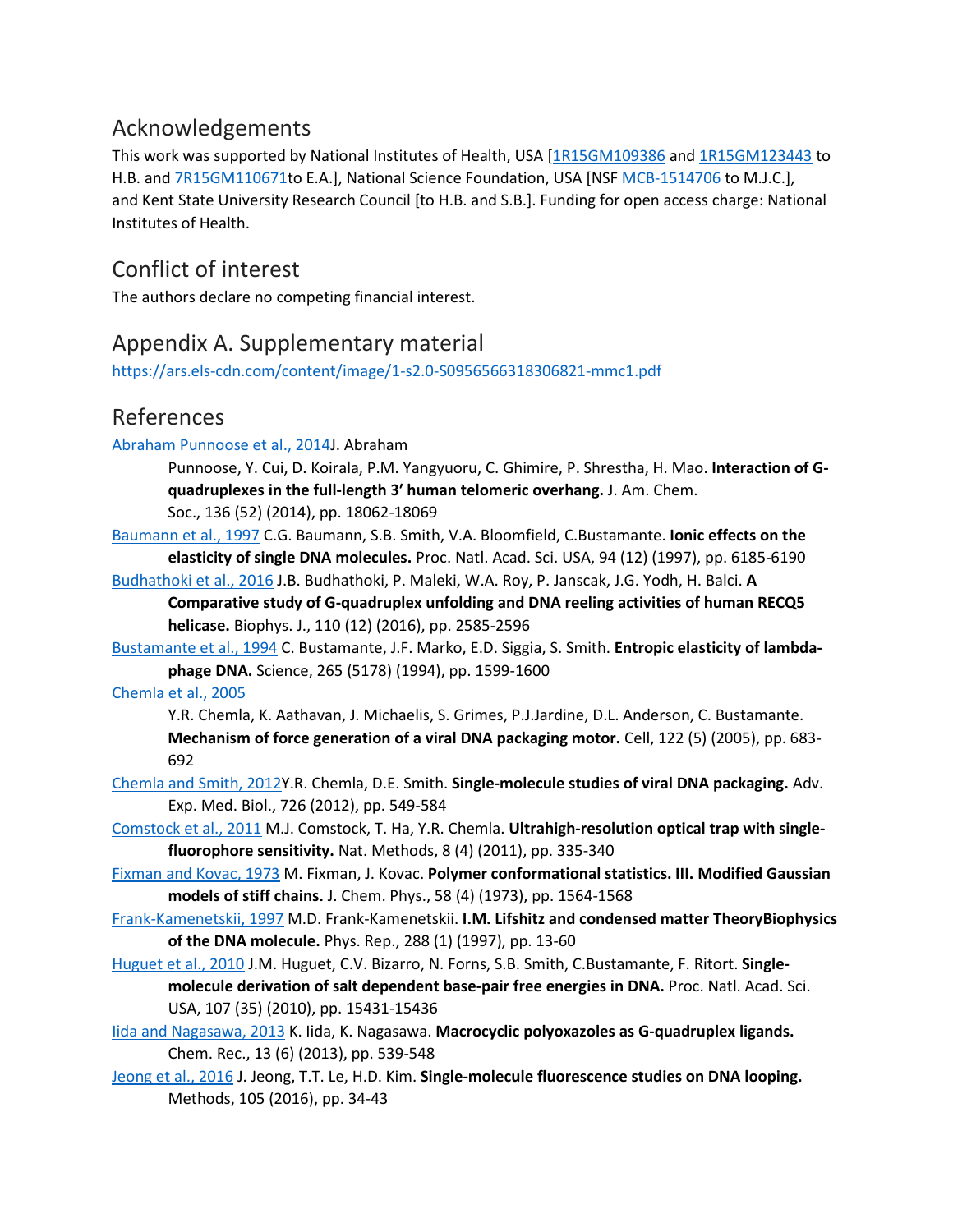[Joseph et al., 2014](https://www.sciencedirect.com/science/article/pii/S0956566318306821?via%3Dihub#bbib13) C. Joseph, C.Y. Tseng, G. Zocchi, T. Tlusty. **Asymmetric effect of mechanical stress on the forward and reverse reaction catalyzed by an enzyme.** PLoS One, 9 (7) (2014), p. e101442

[Kadauke and Blobel, 2009](https://www.sciencedirect.com/science/article/pii/S0956566318306821?via%3Dihub#bbib14) S. Kadauke, G.A. Blobel **Chromatin loops in gene regulation.** Biochim. Biophys. Acta, 1789 (1) (2009), pp. 17-25

[Kovac and Crabb, 1982](https://www.sciencedirect.com/science/article/pii/S0956566318306821?via%3Dihub#bbib15) J. Kovac, C.C. Crabb. **Modified Gaussian model for rubber elasticity. 2. The wormlike chain.** Macromolecules, 15 (2) (1982), pp. 537-541

[Le and Kim, 2014](https://www.sciencedirect.com/science/article/pii/S0956566318306821?via%3Dihub#bbib16) T.T. Le, H.D. Kim **Probing the elastic limit of DNA bending.** Nucleic Acids Res., 42 (16) (2014), pp. 10786-10794

[Lee et al., 2006](https://www.sciencedirect.com/science/article/pii/S0956566318306821?via%3Dihub#bbib17) C.H. Lee, C. Danilowicz, R.S. Conroy, V.W. Coljee, M.Prentiss. **Impacts of magnesium ions on the unzipping of λ-phage DNA.** J. Phys.: Condens. Matter, 18 (14) (2006), p. S205

[Maleki et al., 2017](https://www.sciencedirect.com/science/article/pii/S0956566318306821?via%3Dihub#bbib18) P. Maleki, J.B. Budhathoki, W.A. Roy, H. Balc. i**A practical guide to studying Gquadruplex structures using single-molecule FRET.** Mol. Genet. Genom., 292 (3) (2017), pp. 483-498

[Mathias et al., 2014](https://www.sciencedirect.com/science/article/pii/S0956566318306821?via%3Dihub#bbib19) J. Mathias, R. Okyere, L. Lomidze, D. Gvarjaladze, K.Musier-Forsyth, B. Kankia. **Thermal stability of quadruplex primers for highly versatile isothermal DNA amplification.**  Biophys. Chem., 185 (2014), pp. 14-18

[Moiseev et al., 2006](https://www.sciencedirect.com/science/article/pii/S0956566318306821?via%3Dihub#bbib20) L. Moiseev, M.S. Unlu, A.K. Swan, B.B. Goldberg, C.R. Cantor. **DNA conformation on surfaces measured by fluorescence self-interference.** Proc. Natl. Acad. Sci. USA, 103 (8) (2006), pp. 2623-2628

[Nagatoishi et al., 2011](https://www.sciencedirect.com/science/article/pii/S0956566318306821?via%3Dihub#bbib21) S. Nagatoishi, N. Isono, K. Tsumoto, N. Sugimoto. **Loop residues of thrombinbinding DNA aptamer impact G-quadruplex stability and thrombin binding.**  Biochimie, 93 (8) (2011), pp. 1231-1238

[Ngo et al., 2016](https://www.sciencedirect.com/science/article/pii/S0956566318306821?via%3Dihub#bbib22) T.T. Ngo, J. Yoo, Q. Dai, Q. Zhang, C. He, A. Aksimentiev, T. Ha. **Effects of cytosine modifications on DNA flexibility and nucleosome mechanical stability.** Nat. Commun., 7 (2016), p. 10813

[Pokhrel et al., 2017](https://www.sciencedirect.com/science/article/pii/S0956566318306821?via%3Dihub#bbib23)

N. Pokhrel, S. Origanti, E.P. Davenport, D. Gandhi, K.Kaniecki, R.A. Mehl, E.C. Greene, C. Dockend orff, E. Antony. **Monitoring Replication Protein A (RPA) dynamics in homologous recombination through site-specific incorporation of non-canonical amino acids.** Nucleic Acids Res., 45 (16) (2017), pp. 9413-9426

[Qureshi et al., 2012M](https://www.sciencedirect.com/science/article/pii/S0956566318306821?via%3Dihub#bbib24).H. Qureshi, S. Ray, A.L. Sewell, S. Basu, H. Balci. **Replication protein A unfolds Gquadruplex structures with varying degrees of efficiency.** J. Phys. Chem. B, 116 (19) (2012), pp. 5588-5594

[Ray et al., 2013](https://www.sciencedirect.com/science/article/pii/S0956566318306821?via%3Dihub#bbib25) S. Ray, M.H. Qureshi, D.W. Malcolm, J.B. Budhathoki, U.Celik, H. Balci. **RPA-mediated unfolding of systematically varying G-quadruplex structures.** Biophys. J., 104 (10) (2013), pp. 2235-2245

[Richmond and Davey, 2003](https://www.sciencedirect.com/science/article/pii/S0956566318306821?via%3Dihub#bbib26) T.J. Richmond, C.A. Davey. **The structure of DNA in the nucleosome core.**  Nature, 423 (6936) (2003), pp. 145-150

[Selvam et al., 2014](https://www.sciencedirect.com/science/article/pii/S0956566318306821?via%3Dihub#bbib27) S. Selvam, D. Koirala, Z. Yu, H. Mao. **Quantification of topological coupling between DNA superhelicity and G-quadruplex formation.** J. Am. Chem. Soc., 136 (40) (2014), pp. 13967- 13970

[Shore et al., 1981](https://www.sciencedirect.com/science/article/pii/S0956566318306821?via%3Dihub#bbib28) D. Shore, J. Langowski, R.L. Baldwin. **DNA flexibility studied by covalent closure of short fragments into circles.** Proc. Natl. Acad. Sci. USA, 78 (8) (1981), pp. 4833-4837